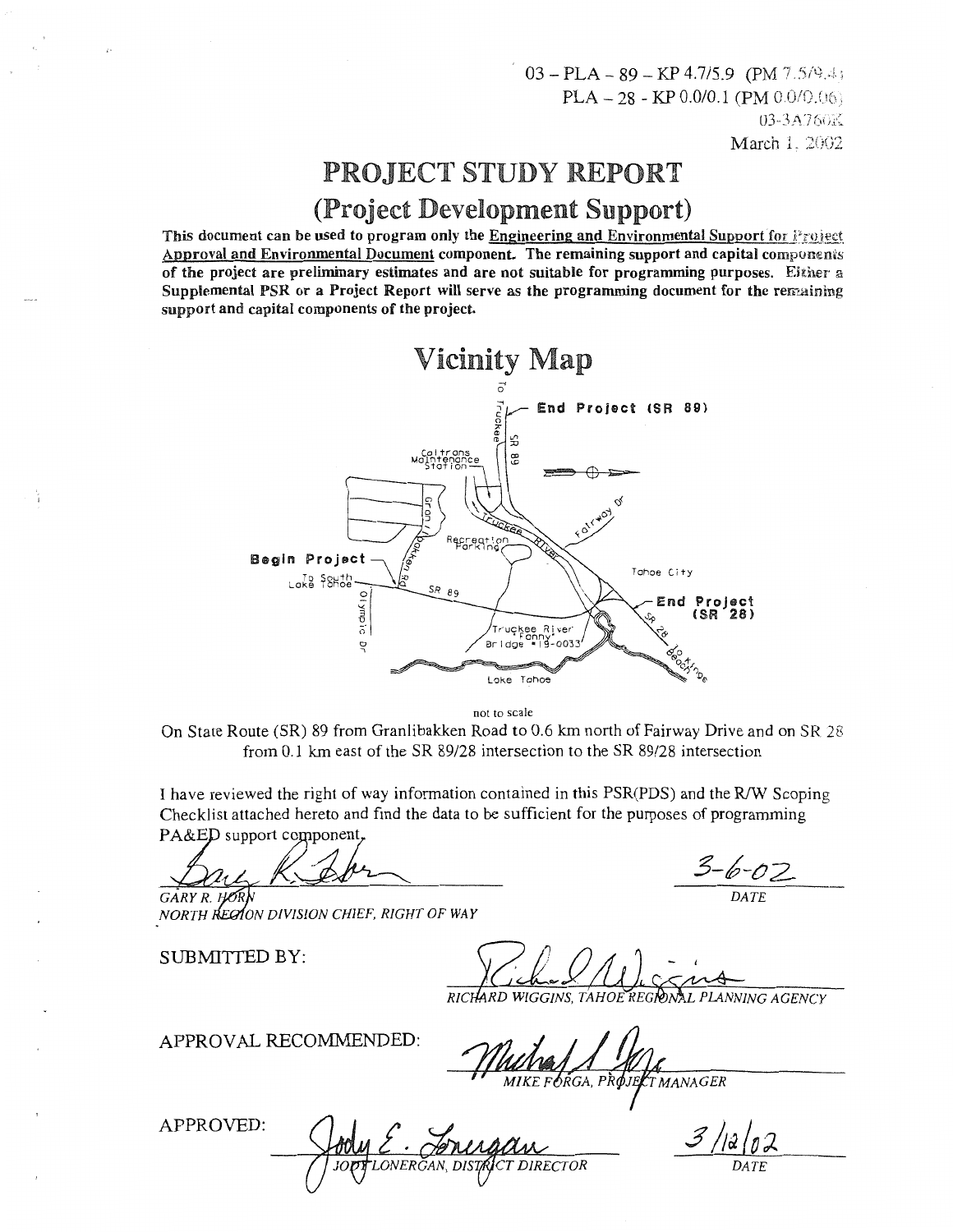Approval Recommended by:

Sten C. Norfortruik

Chief, North Region Program/Project Management

 $3/7/02$ Date

 $D<sub>2</sub>$ Date

KOME AJISE AICP Chief, North Region

Environmental & District 3 Planning<br>
DANIEL J. MCCLIHINNER<br>
CLISSIMEL J. MCELHINNER

Chief, North Region Design & Enging ervices

<u>/ *X noe | J }*</u><br>STEVE TAKIGAWA

Deputy District Director Maintenance

<u>< *(L*Xme P, Wood</u>)<br>THOMAS P. WOOD

Deputy District Director Traffic Operations

Date

,<br>02

Date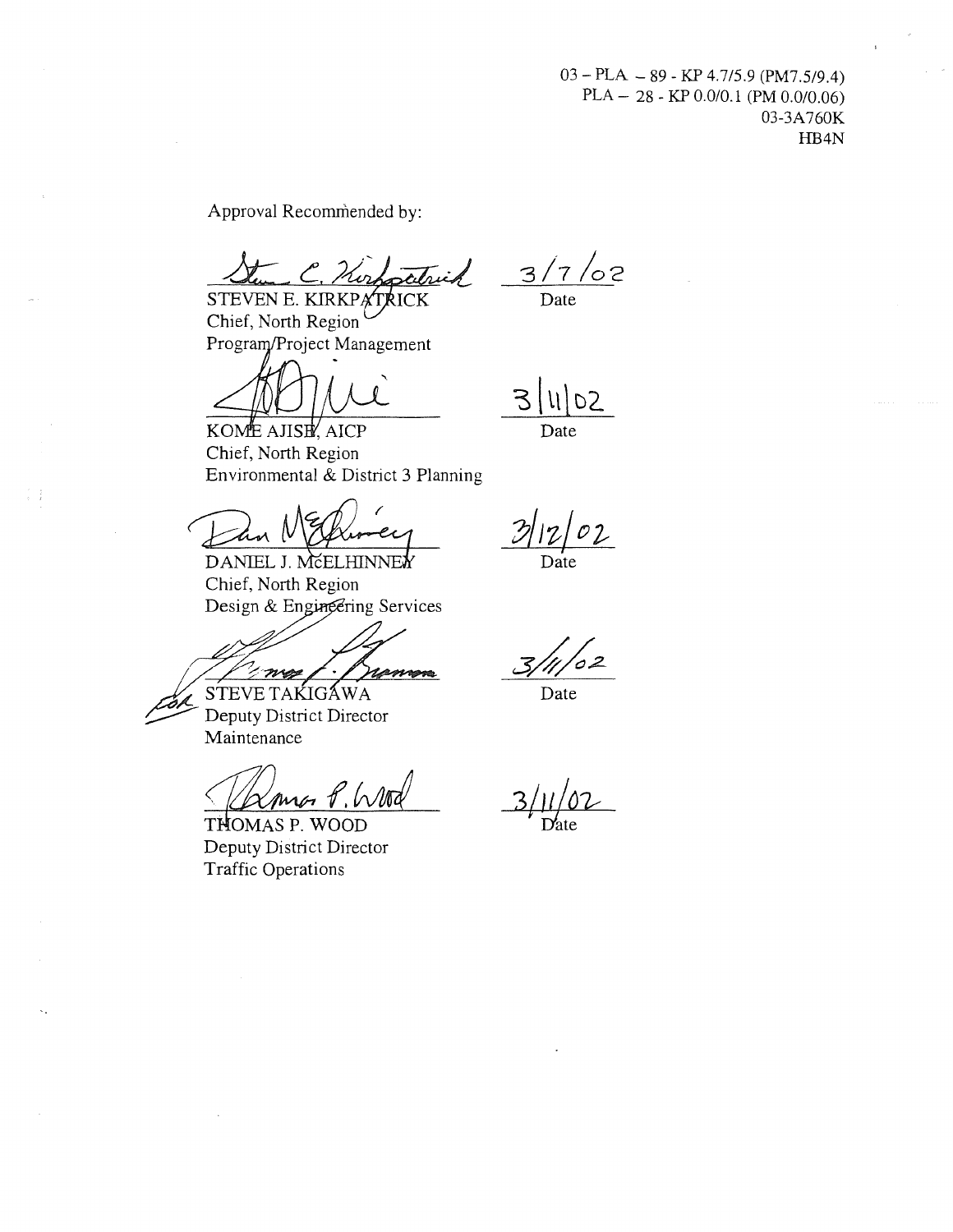This Project Study Report (Project Development Support) has been prepared under the direction of the following registered civil engineer. The registered civil engineer attests to the technical information contained herein and the engineering data upon which recommendations, conclusions, and decisions are based.

**REGISTERED CIVIL ENGINEER** 

 $\frac{3}{\sqrt{DATE}}$ 

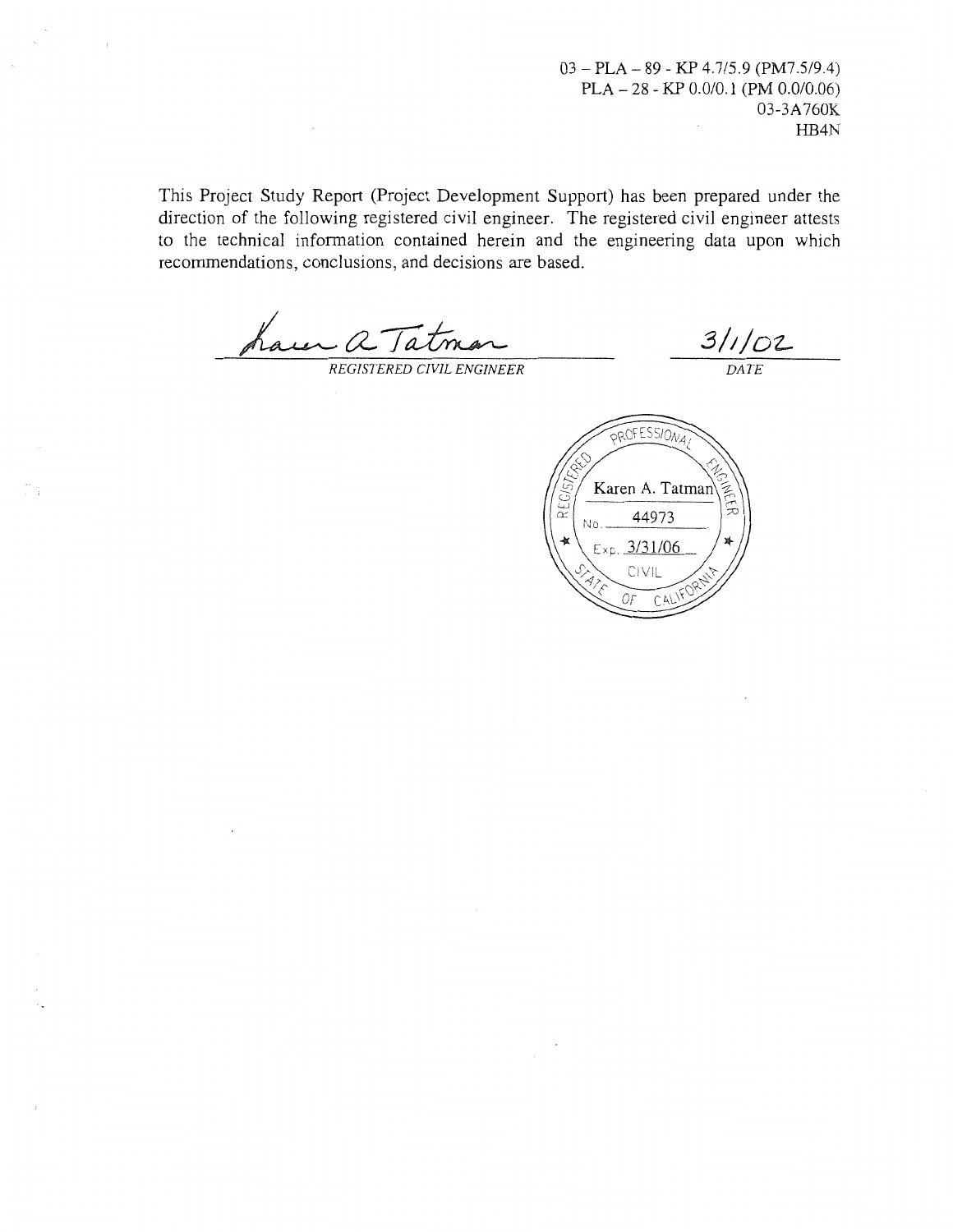# PROJECT STUDY REPORT (Project Development Support)

### 1. Introduction

This PSR(PDS) has been initiated by Tahoe Regional Planning Agency (TRPA) for the purposes of programming the Project Approval and Environmental Document (PA&ED) support component in the State Transportation Improvement Program (STIP). Detailed studies will be completed during the PA&ED phase that will provide the additional detail needed to program the remaining support and capital components. TRPA has authorized \$750,000 to be programmed in the 2002 Regional Transportation Improvement Program for PA&ED (includes 10 percent for Caltrans Quality Assurance), which is expected to be completed by December 2004.

The project is needed to help reduce traffic congestion in the vicinity of Truckee River Bridge #19-0033 (locally referred to as Fanny Bridge) in Tahoe City at the North Shore of Lake Tahoe in Placer County created by the interaction of substantial seasonal traffic volumes, high pedestrian/bicycle activity levels, vehicular turning and parking maneuvers, and limited roadway geometries. Additional purposes of the project are to improve bicycle and pedestrian conditions, to improve the on-time reliability of transit services, and to reduce regional vehicle air pollutant emissions. In addition, the project would contribute to attaining regional environmental thresholds. Finally, the existing Truckee River Bridge is classified as structurally deficient; a strategy is needed to address this deficiency while maintaining traffic movement.

The PSR(PDS) includes three build alternatives that would provide operational improvements and reduce vehicular conflicts with pedestrians and bicycles by realigning State Route (SR) 89 to the south and constructing a new bridge over the Truckee River 200 to 400 meters downstream of the existing bridge. A fourth alternative would widen or replace the existing bridge in order to better accommodate bicycles and pedestrians at its existing location. The PSR(PDS) also includes a no-build alternative. Construction costs for each of the three build alternatives would range between \$15 million and \$20 million and would be funded by Regional Transportation Improvement Program (RTIP) funding in the Operational Improvements (non-capacity increasing) Program, HB4N.

### 2. Background

SR 89 in the Tahoe City area is primarily a two-lane roadway built to rural design standards. At the southwest end of the Tahoe City commercial area, SR 89 intersects with SR 28 at a signalized intersection locally referred to as the "Wye". To the west of this intersection, the SR 89 alignment follows the Truckee River northward providing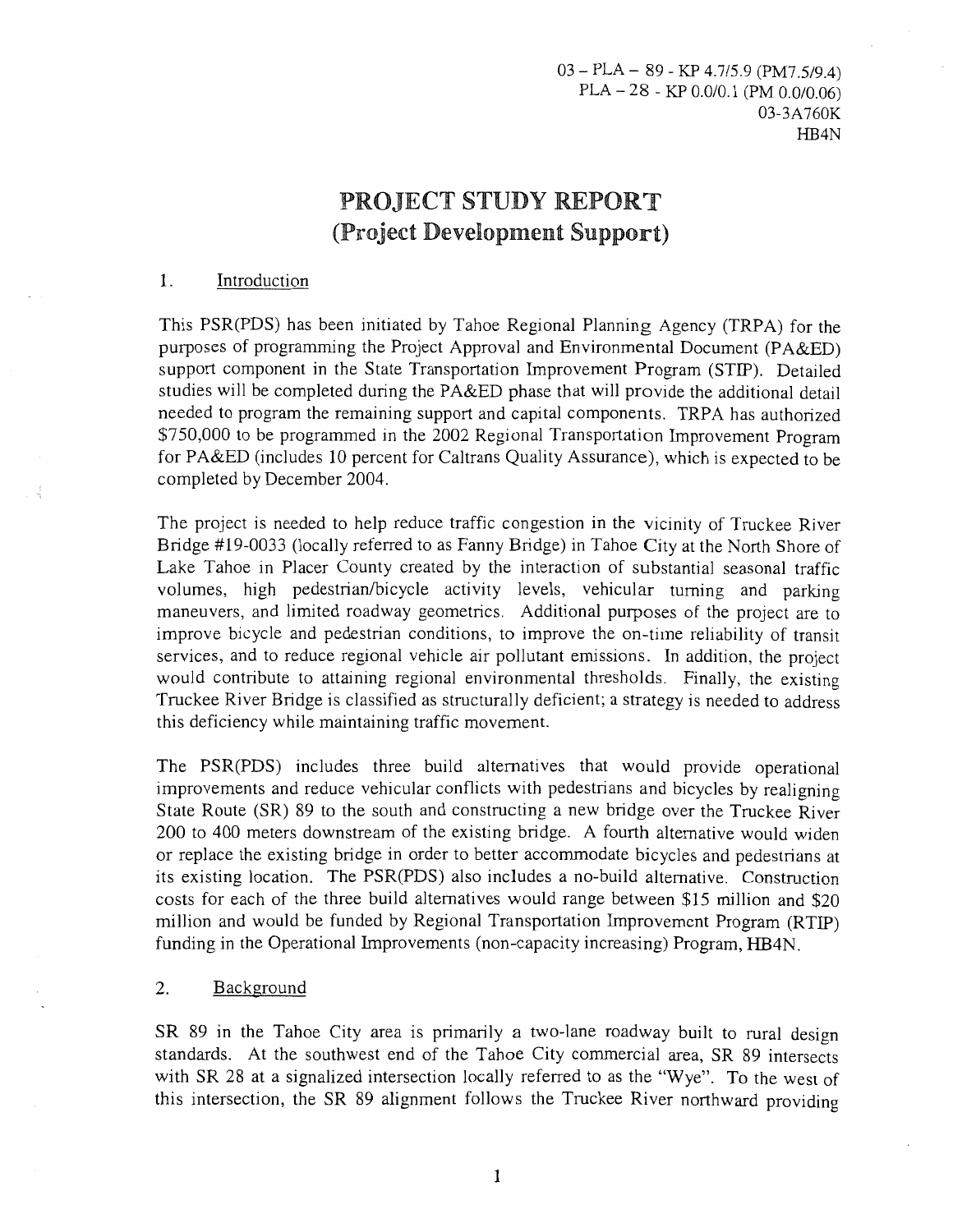access to the Squaw Valley and Alpine Meadows ski areas and to I-80 in Truckee. The I-80 I SR 89 route is a highly used ingress and egress route to and from the Lake Tahoe Basin and is the most important gateway to North Lake Tahoe. To the south, SR 89 provides access to Lake Tahoe's West Shore and to South Lake Tahoe. To the east, SR 28 provides access to Lake Tahoe's North Shore and the Nevada side of the lake.

Just to the south of the "Wye", SR 89 crosses the Truckee River on Fanny Bridge; this is the sole vehicular bridge providing access to the West Shore from the north. An average of 19,000 to 25,000 vehicles cross Fanny Bridge on SR 89 each day during the peak summer season. Over the most recent ten-year period, peak-month daily volumes have been growing at a rate of approximately 2.5 percent annually. In addition, high levels of pedestrian and bicycle activity travel across and along the roadway at Fanny Bridge, generated in large part by the fact that the sidewalk adjacent to the northbound traffic lane is the best point from which to view the popular large fish that congregate just upstream of the bridge. Downstream of Fanny Bridge is a pedestrian/bicycle bridge that is part of an overall trail system. However, it does not have the attraction of fish viewing nor is there any adjacent commercial activity, so it would not serve as a replacement for Fanny Bridge.

Addressing seasonal traffic congestion problems in the area has long been a concern of Caltrans, Placer County, and the TRPA. While traffic management strategies have been implemented, congestion remains that can only be addressed through physical improvements. Specifically, a means of separating vehicular traffic activity from the tourist activity needs to be identified. Realignment of SR 89 in the area is identified as part of the TRPA Regional Transportation Plan, the TRPA Environmental Improvement .<br>Program, and the Tahoe City Community Plan adopted by both TRPA and Placer County.

Most recently, the issue of SR 89 realignment has been raised as part of public comments generated by a proposal on the part of Placer County to construct an intermodal transit center adjacent to the west side of SR 89 south of Fanny Bridge. Many of the comments received regarding the proposal identified the need to realign SR 89 in addition to the intermodal transit center project.

To date, there has not been a specific effort to generate public comment regarding project alternatives.

### 3. Need and Purpose

Improvements are needed to eliminate typical summer northbound traffic queues on SR 89 formed by volumes exceeding roadway capacity at Fanny Bridge, which have been observed to result in queues exceeding two miles in length and delays exceeding one hour, and which typically occur for four to six hours per day. Existing capacity is presently reduced by the presence of pedestrians and bicyclists both along and crossing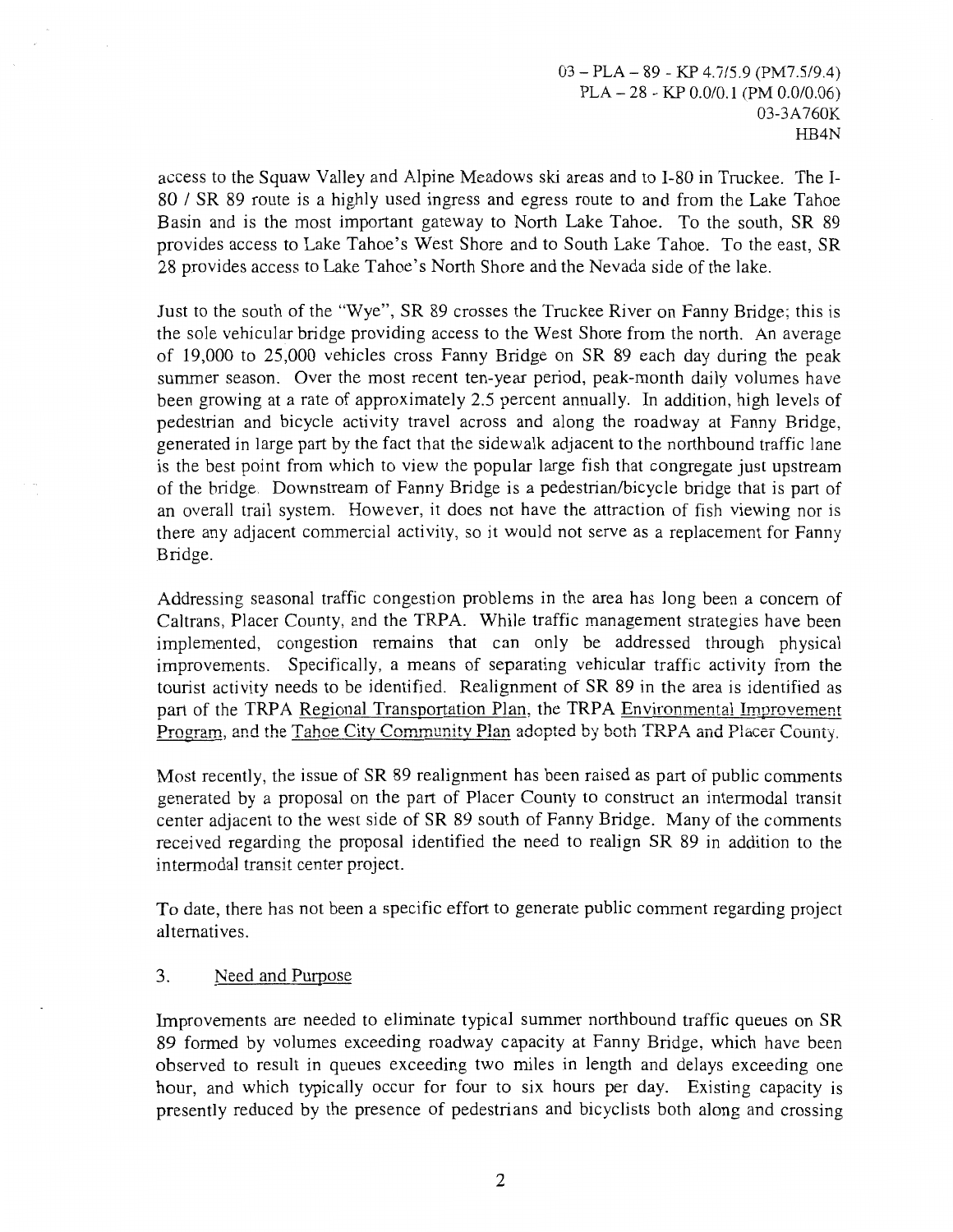the roadway, as well as parking and turning maneuvers. While the potential for substantial new development in the immediate area is limited, general growth in peakmonth traffic volumes is averaging 2.5 percent per year. Both new development in the Squaw Valley and Truckee areas to the north, as well as general population growth within a convenient recreational drive distance of the site, indicate that travel demand on the roadway will continue to increase.

Issues to be addressed include community sensitivity to maintaining the existing character of the area, as well as the existing character of Fanny Bridge, which is a well-known local landmark used by tourists for viewing and feeding fish in the Truckee River. In addition, roadway improvements have the potential to change access to businesses, to generate traffic noise, and to change access to residential neighborhoods. Impacts on the Truckee River and wetlands will need to be carefully considered. Finally, a concern has been raised that any reduction in traffic congestion could encourage additional auto use in the Tahoe Region.

### 4. Alternatives

### Alternative 1 - Realign SR 89 southerly near the Caltrans Maintenance Station with SR 89 to SR 89 as the through move (See Attachment C)

This alternative would realign SR 89 from its existing alignment across Fanny Bridge and construct a new bridge over the Truckee River near the existing Caltrans Maintenance Station approximately 0.4 km downstream of the existing bridge. A new at-grade Tintersection connecting SR 89 and SR 28 would be constructed approximately 0.45 km southwest of the existing SR 89/28 intersection. For this alternative, SR 89 would be the through move of the "T". Currently, traffic headed northbound or southbound on SR 89 makes a turning movement through the signalized SR 89/28 intersection. In order to provide adequate level of service, it is anticipated that the new T-intersection would be signalized and dual left-tum lanes would be provided for both left-tum movements. At the south end of the project, a new at-grade T-intersection would be needed to provide access to the existing SR 89 roadway in order to maintain access to residences and businesses. The existing SR 89 would intersect with the realigned highway with the new alignment forming the through movement of the "T". No design exceptions are anticipated. This alternative would result in the need to relocate the Caltrans Maintenance Station.

This alternative is expected to cost approximately \$15-\$20 million for capital construction and up to \$5 million for capital right of way.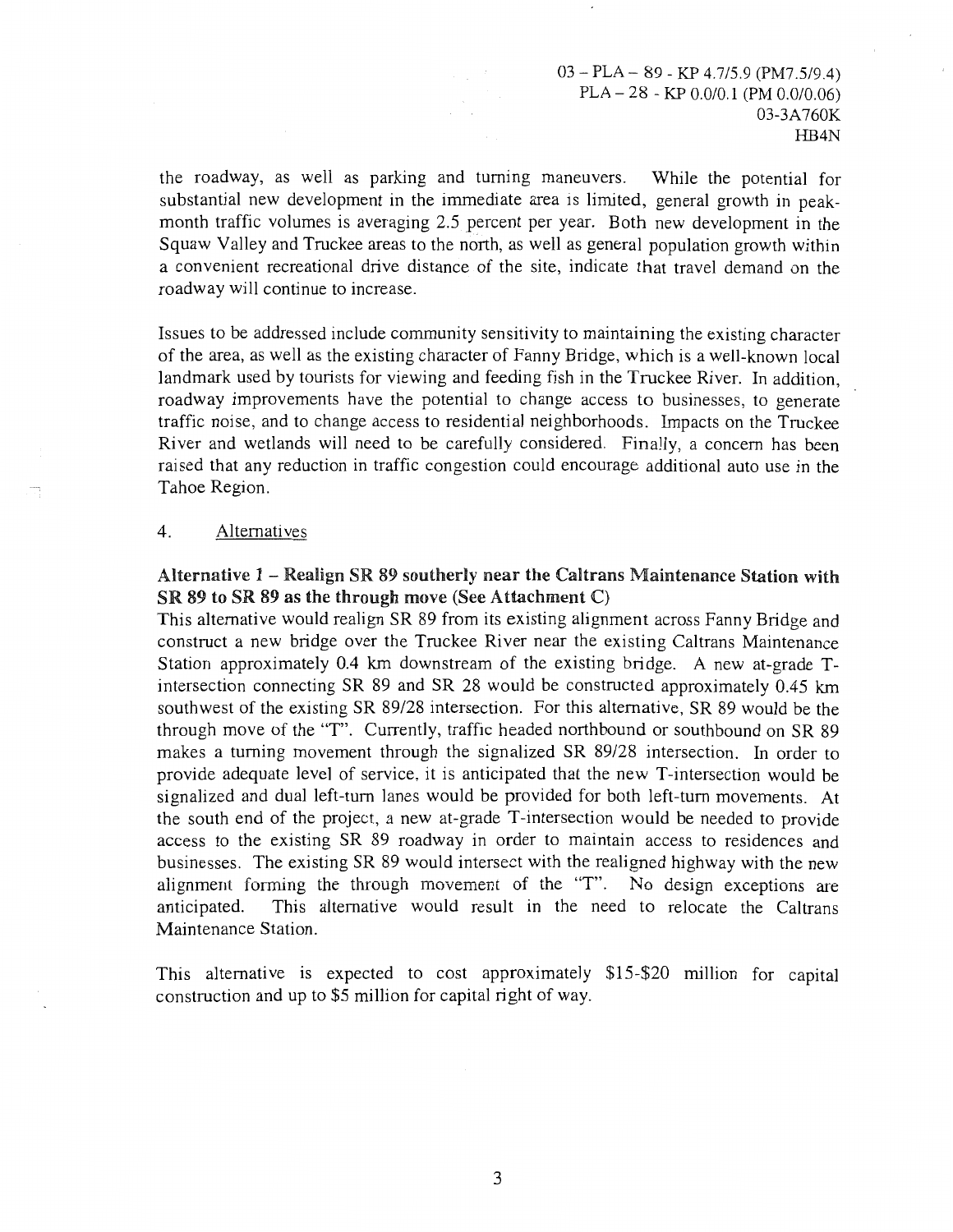### Alternative 2 - Realign SR 89 southerly near the Caltrans Maintenance Station, maintain SR 89 to SR 28 as the through move (See Attachment D)

Similar to Alternative 1, this alternative would also realign SR 89 from its existing alignment across Fanny Bridge and construct a new bridge over the Truckee River near the existing Caltrans Maintenance Station approximately 0.4 km downstream of the existing bridge. A new at-grade T-intersection similar to the existing intersection connecting SR 89 and SR 28 would be constructed approximately 0.45 km southwest of the existing SR 89/28 intersection. For this alternative, though, SR 89 (from the north) to SR 28 would be the through move of the "T". As with Alternative 1, the new Tintersection would be signalized and dual left-tum lanes would be provided for both leftturn movements. At the south end of the project, a new at-grade T-intersection would be needed to provide access to the existing SR 89 roadway in order to maintain access to residences and businesses. No design exceptions are anticipated. This alternative would also result in the need to relocate the Caltrans Maintenance Station.

This alternative is also expected to cost approximately \$15-\$20 million for capital construction and up to \$5 million for capital right of way.

### Alternative  $3$  – Realign SR 89 southerly near Fairway Drive (See Attachment E)

This alternative would realign SR 89 from its existing alignment across Fanny Bridge and connect it as the fourth leg of the existing Fairway Drive T-intersection approximately 0.2 km southwest of the existing SR 89/28 intersection. A new bridge across the Truckee River would be constructed approximately 0.2 km downstream of the existing bridge. Similar to the existing SR 89/28 intersection, traffic headed northbound or southbound on SR 89 would make a turning movement through the new signalized intersection while traffic moving from SR 89 (to the north) to SR 28 would move straight through the intersection. In order to provide adequate level of service, it is anticipated that the intersection would be signalized and dual left-tum lanes would be provided for the leftturn movements. The intersection improvements would result in the need to relocate a Chevron gasoline station in the northeast quadrant. At the south end of the project, a new at-grade intersection would be needed to provide access to the existing SR 89 roadway in order to maintain access to residences and businesses. No design exceptions are anticipated. The Caltrans Maintenance Station would be unaffected by this alternative.

This alternative is expected to cost approximately \$15-\$20 million for capital construction and up to \$3 million for capital right of way.

### Alternative 4 - Widen/Replace existing Fanny Bridge

This alternative would provide improvements at the existing Fanny Bridge location rather than realigning SR 89. Per Caltrans Division of Structures Maintenance and Investigations, the existing Truckee River Bridge #19-0033 is identified in the Structure Replacement And Improvement Needs (STRAIN) report as being in fair to poor condition, structurally deficient, and having a Sufficiency Rating of 52.7. A December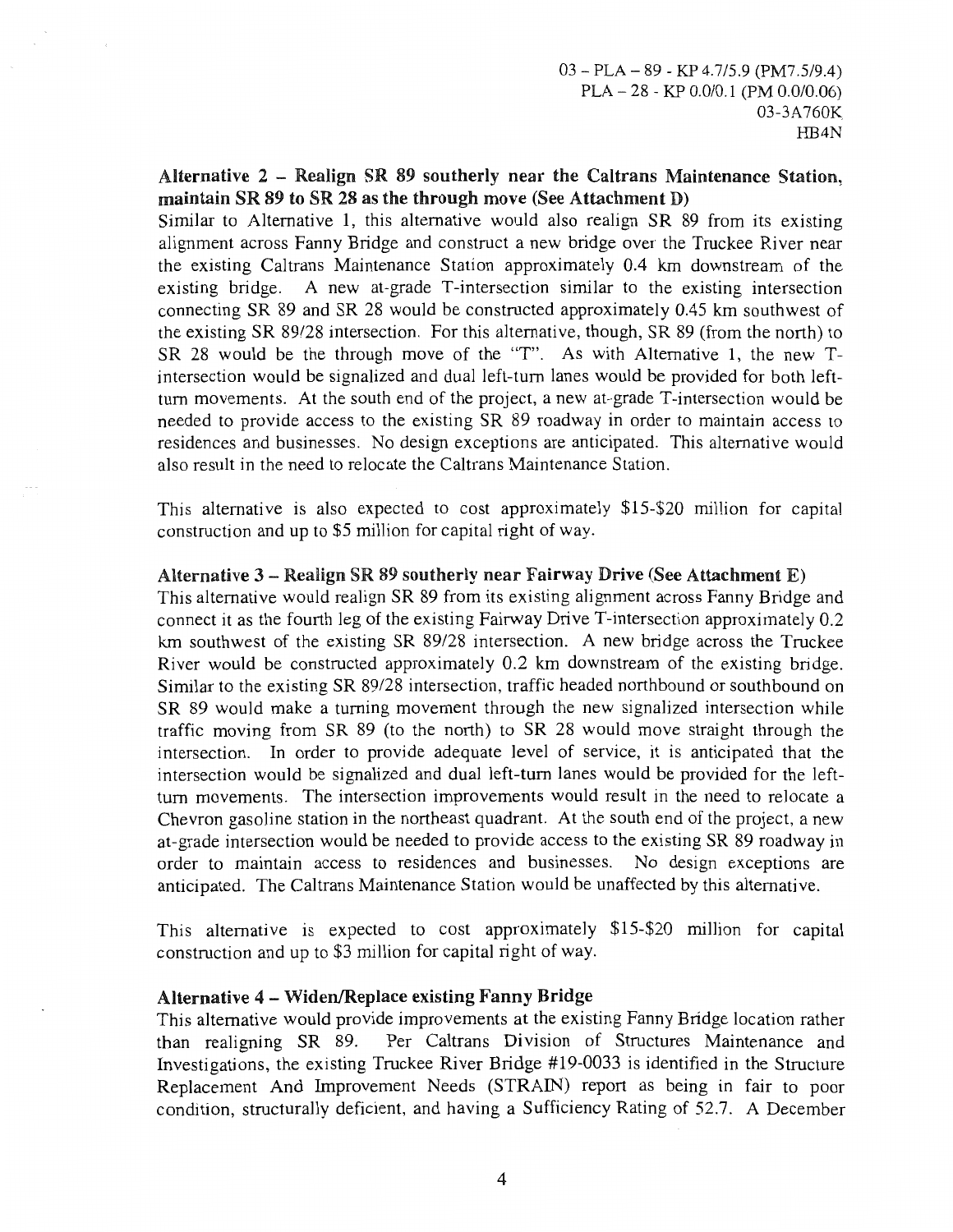18, 2000 memo notes that the "... existing bridge would require substantial work in order to be suitable for widening..."; even with this work the bridge would likely have "...an economical design life of 25 years..." In a September 2001 Feasibility Study completed by Quincy Engineering, Inc., it was recommended that seismic retrofit as well as rehabilitation work be performed along with the widening. This alternative has not yet been accepted by Caltrans as a viable alternative. Further discussion with Division of Structures would be needed to carry this alternative forward.

If replacement of the bridge were pursued, a hydraulic analysis would be needed to determine if the existing clearance is adequate for the 50- and 100-year floods as required by Federal Highway Administration (FHW A). The existing SR 89/28 Wye intersection is approximately 60 m to the north of the existing bridge. At each end of the bridge are businesses and/or parking lots. Thus, if the roadway profile needed to be raised by more than 0.5 m, the adjacent businesses would likely be severely impacted and the vertical profile of SR 28 northeast of the intersection as well as SR 89 southwest of the intersection would likely need to be modified. As an alternative in order to reduce impacts to businesses, a design exception to the FHW A bridge flood design standards could be pursued if justified. The existing river flow is controlled by a dam located approximately 30 meters upstream of Fanny Bridge.

This alternative, if acceptable, is expected to cost between \$2 million and \$4 million for capital construction and up to \$100,000 for capital right of way. If relocation of businesses were needed, the capital right of way costs would rise substantially.

### Alternative 5 - No Build

This alternative would construct no improvements to Fanny Bridge nor would it provide any improvements to the existing SR 28/89 intersection. Motorized and non-motorized traffic volumes would continue to increase, resulting in increased congestion and additional conflicts in and around Fanny Bridge. The existing bridge would still need rehabilitation or replacement to correct the identified structural deficiencies identified in the STRAIN.

### Analysis of Proposal

The existing roadway capacity along SR 89 in the vicinity of Fanny Bridge is being reduced by pedestrians and bicyclists that use the bridge for access between businesses and the trail system and to view the fish in the Truckee River. While the area is virtually built out in regards to commercial businesses and limited development potential remains, peak-month traffic still continues to grow at about 2.5 percent per year.

Any of the proposed realignment alternatives, Alternatives 1, 2, and 3, would meet project purpose and need. Specifically, relocating the state highway away from the high pedestrian traffic area around Fanny Bridge would reduce the auto/bicycle/pedestrian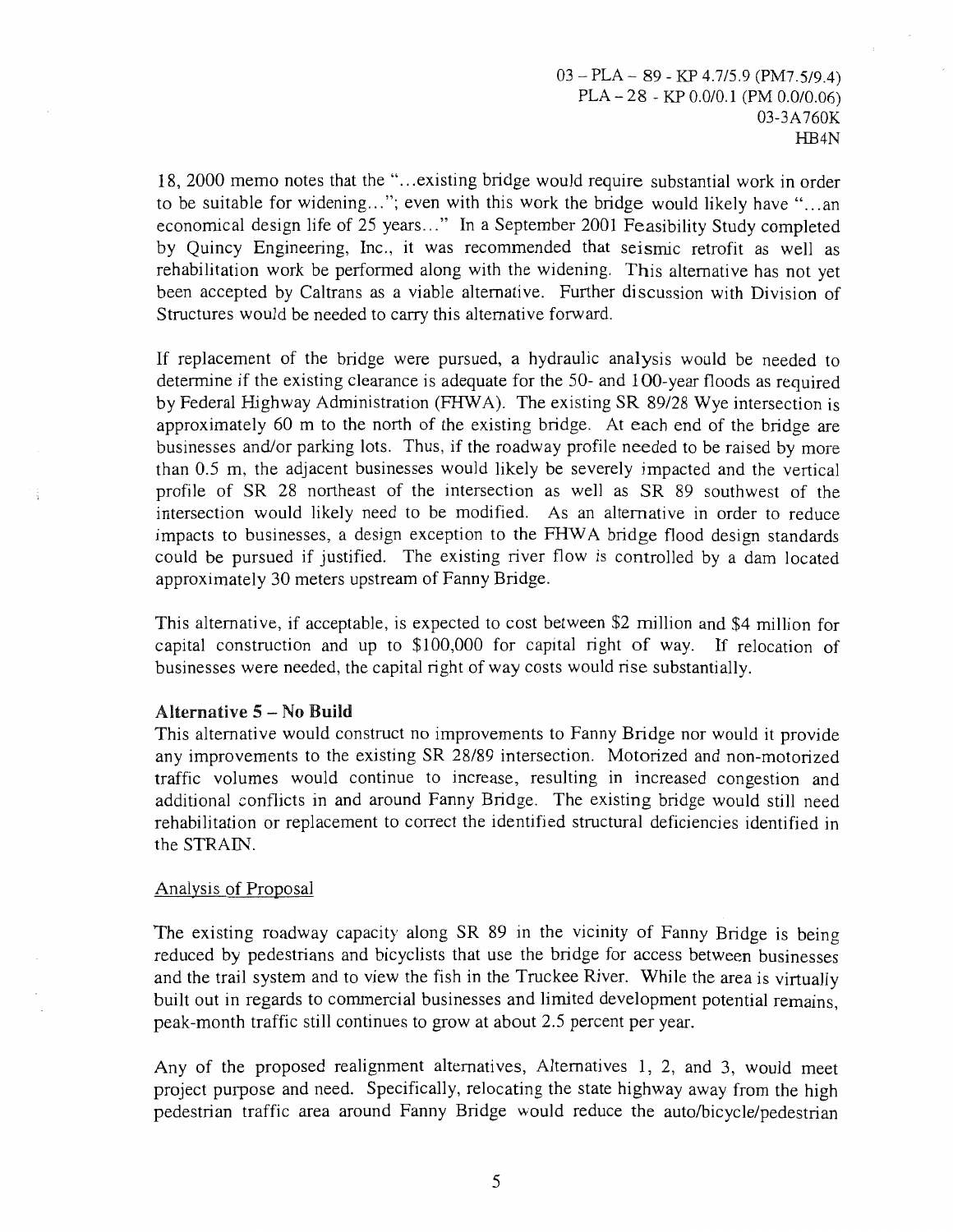**l** 

conflict that is currently significantly reducing highway capacity. It is unclear at this stage whether Alternative 4, which widens or replaces the existing bridge at its existing location, would be able to meet the purpose and need. Additional studies would be needed to determine whether the existing bridge can reasonably be widened or whether replacement is needed. If replacement were chosen, it is not clear to what extent the adjacent businesses would be impacted. If the impacts were too great, then replacement may be determined to be unacceptable.

Under Alternatives 1, 2, and 3, there are three possible means of handling the existing SR 89/28 intersection and Fanny Bridge. First, the existing Wye intersection could be left in its existing condition and two-way traffic could be allowed to continue on the roadway and across the bridge. With reduced traffic volumes, conflicts would be reduced, but not eliminated. Second, it is possible to restrict traffic to one direction across the bridge. The remaining bridge width could be allocated to a separated bike path and a separated sidewalk. It would be most efficient to have this as a northbound movement due to the simpler right-tum movements off of Route 89 and onto Route 28. Lastly, it is possible to limit direct access across Fanny Bridge to only pedestrians, bicyclists and perhaps transit vehicles. The existing roadway could be closed by constructing cui-de-sacs at either or both ends of the bridge.

Several issues will need to be addressed during the PA&ED phase. These include the community's desire to maintain the existing character of the area in general and of Fanny Bridge in particular. Roadway improvements would likely change access to several businesses, increase traffic noise, and revise access to residential neighborhoods. Impacts on the Truckee River and adjacent wetlands would need to be studied. Lastly, access to Placer County's planned intermodal transit center would need to be considered when its location is determined. If the transit center were to be located near Fanny Bridge, then access from the realigned SR 89 would be desirable. However, this would be difficult to achieve due to the limited distance between the proposed SR 89/28 and the realigned SR 89/existing SR 89 intersections.

### 5. System Planning

li

II

II

II

**II** 

11

I I I

~I

II

~I

~I

II

**I** 3

I

**li** 

**I** 

Realignment of SR 89 in the Tahoe City Wye area is cited in numerous existing adopted documents, as discussed below.

The **SR 89 Transportation Concept Report** (Caltrans District 3, November 2000) identifies LOS conditions for the sections south from the Wye for present conditions, 20 year no-build conditions, and 20-year concept conditions. This document specifically discusses the potential realignment, as follows: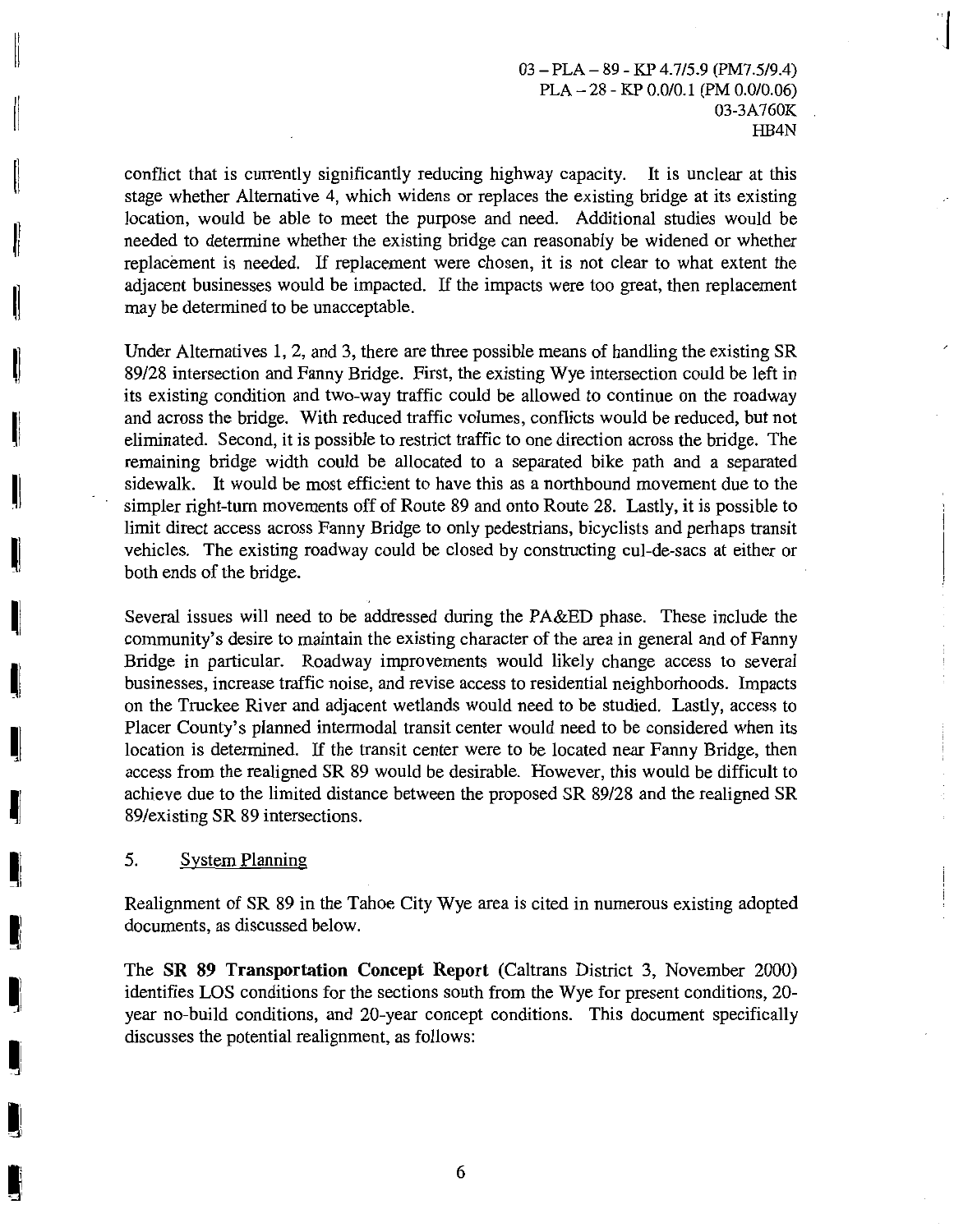*"TRPA is taking the lead on a project that includes constructing a bypass between SR 28 and SR 89 (at the maintenance yard) which will eliminate the right angle tum and provide a straight alignment coming from the north on SR 89. The highway (SR 89) would continue straight (instead of moving in a north easterly direction towards Tahoe City) and tie back into SR 89 below Fanny Bridge. This plan would require the construction of a new bridge but would bypass much of the congestion associated with the SR 89/28 'Y'."* 

The SR 28 Transportation Concept Report (Caltrans District 3, November 2000) indicates that the segment including the Wye intersection currently operates at LOS F Concept LOS is identified as F. ADT is reported in this document to be 16,400, increasing to 23,300 in 2016, with extended periods of LOS F. No specific projects are identified to improve LOS.

The Tahoe Regional Planning Agency Environmental Improvement Program (TRPA, 2001) includes Project 855: SR Highway 89 Realignment, which is described a~. follows: *"The intersection of SR 28 and SR 89 will be relocated to the west to improve traffic flow. The project would likely cross the southern portion of the parcel of land known as the 64-Acre Tract and cross over the Lower Truckee River in the area of the existing Caltrans maintenance yard. A study on the project will be required to assess the feasibility of the project."* A total budget estimate of \$12,000,000 is identified.

The proposed transportation improvements identified in the Tahoe City Community Plan (TRPA, 1994) includes the following "...preserve the option for the construction of *the bypass of the existing Wye by relocating State Route 89 to the location of the existing Caltrans yard. This route will allow traffic on State Route 89 to bypass the existing Wye, thereby reducing the traffic volume and congestion at the intersection, and improving traffic flow from the ski areas and Truckee to the West Shore."* 

The Draft Federal Transportation Plan for the Lake Tahoe Region (TRPA, 2000) identifies the SR 89 Realignment as a "Track **1"** project, with a project cost estimate of \$7,637,000.

### 6. Environmental Determination

There are potential environmental consequences associated with Alternatives 1, 2, 3, and 4. Based on the sensitivity of the existing environmental conditions, there is the potential that significant environmental impacts could result from construction and operation of the alternatives. It is unknown if the potential impacts could be mitigated to a level that is not significant. In addition, because of the awareness in the community to Fanny Bridge and the 64-Acre Tract, there is the potential that any changes at these sites could result in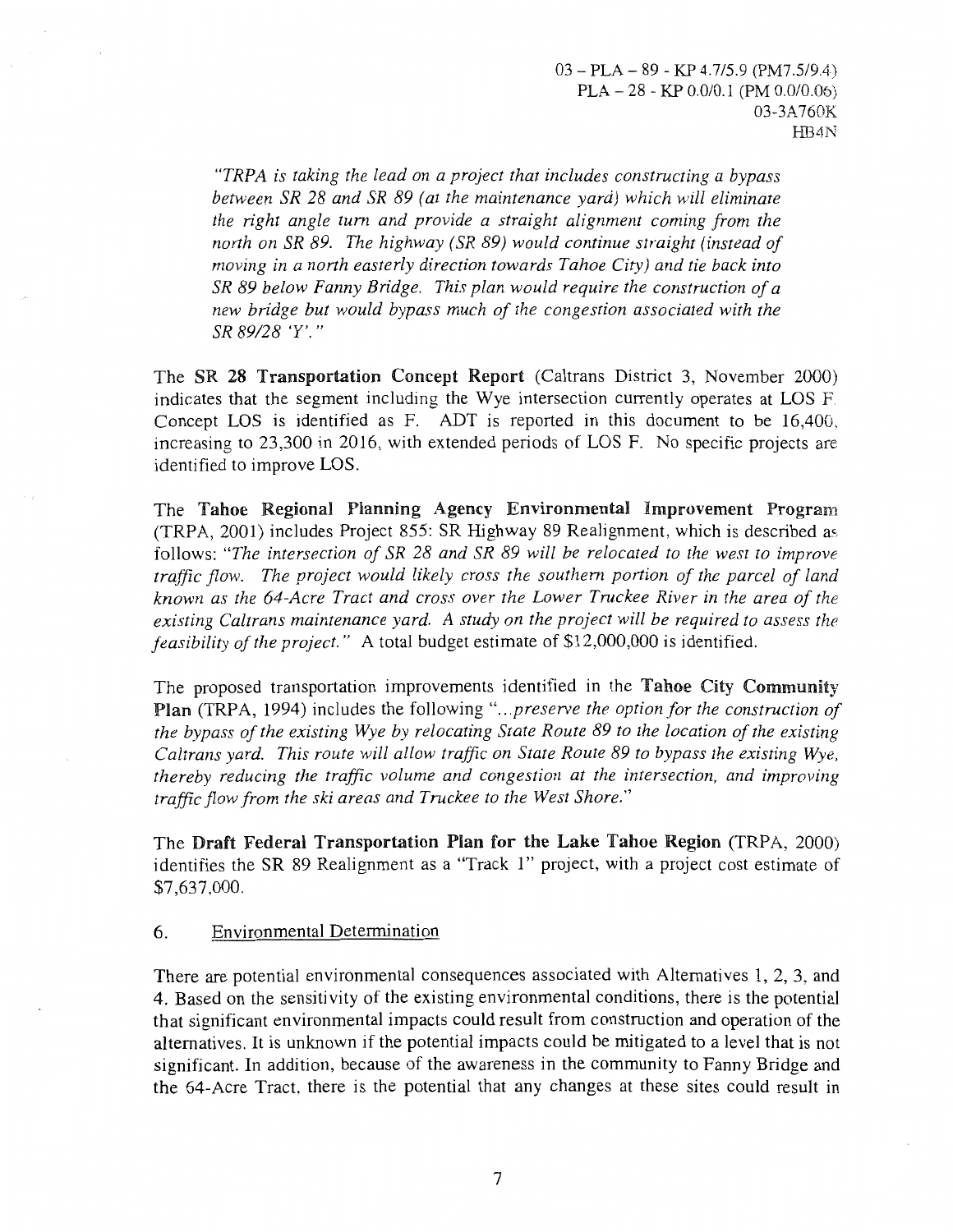public controversy. Further investigation and documentation is necessary to establish the specific impacts that would result from any of the alternatives.

Past biological surveys of the 64-Acre Tract have not identified the presence of any threatened or endangered species. While bald eagles, a listed species, are known to forage for fish along the shores of Lake Tahoe, the highly disturbed conditions at the site make it unlikely nesting habitat for this species. The willow flycatcher and the California wolverine, also listed species, have been reported within a few miles of Tahoe City, but not at the site. In addition, there are no confirmed reports of the existence of the Tahoe yellow cress, a TRPA Special Interest Species, in the area. The closest location of the Lahontan cutthroat trout, also a listed species, is in Pole Creek near Squaw Valley, approximately eight miles away from where either road alignment would bridge over the Truckee River. However, these previously reported clearances need to be updated and confirmed.

The 64-Acre Tract has recorded occurrences of prehistoric and historic cultural resources. The reported prehistoric sites have not been located again and may have been destroyed. The recorded historic features include those associated with the Lake Tahoe Railway and Transportation Company railroad grade through the site to the Tahoe Tavern and the Old West Shore Road along the alignment of SR89, south of Fanny Bridge. In addition, portions of the site reportedly contain features associated with the Tahoe Tavern itself. The sites where the relocated SR 89/28 intersection and a new bridge over the river would be located have been reported as containing portions of the Truckee-Tahoe City Road as well as the Lake Tahoe Railway and Transportation Company right-of-way. Therefore, any ground disturbing activity associated with constructing the new alignment would have the potential to encounter prehistoric and historic cultural resources.

While no specific hazardous waste sites have been identified, Alternative 3 would result in the relocation of a Chevron gasoline station. Further investigation is needed to determine if the station has any existing or previous leaking underground storage tanks. Also, Alternatives 1 and 2 would result in the need to relocate or redesign the Caltrans Maintenance Station. The facility was rebuilt in 1994 and all underground tanks were removed in 1998. There are reportedly no contaminant problems related to the existing storage of fuel and other potentially hazardous materials. However, further examination of potential sources of contamination is warranted.

For these reasons, an Environmental Impact Report (EIR) should be prepared to meet the requirements of the California Environmental Quality Act (CEQA) with Caltrans as the lead state agency. An Environmental Impact Statement (EIS) should also be prepared to meet the requirements of the National Environmental Policy Act (NEPA) with FHWA acting as the lead federal agency and USFS and TRPA as cooperating agencies. In accordance with Section 21083.5 of CEQA, a combined EIR/EIS/EIS that meets the requirements of CEQA, NEPA, and the TRPA is recommended. The combined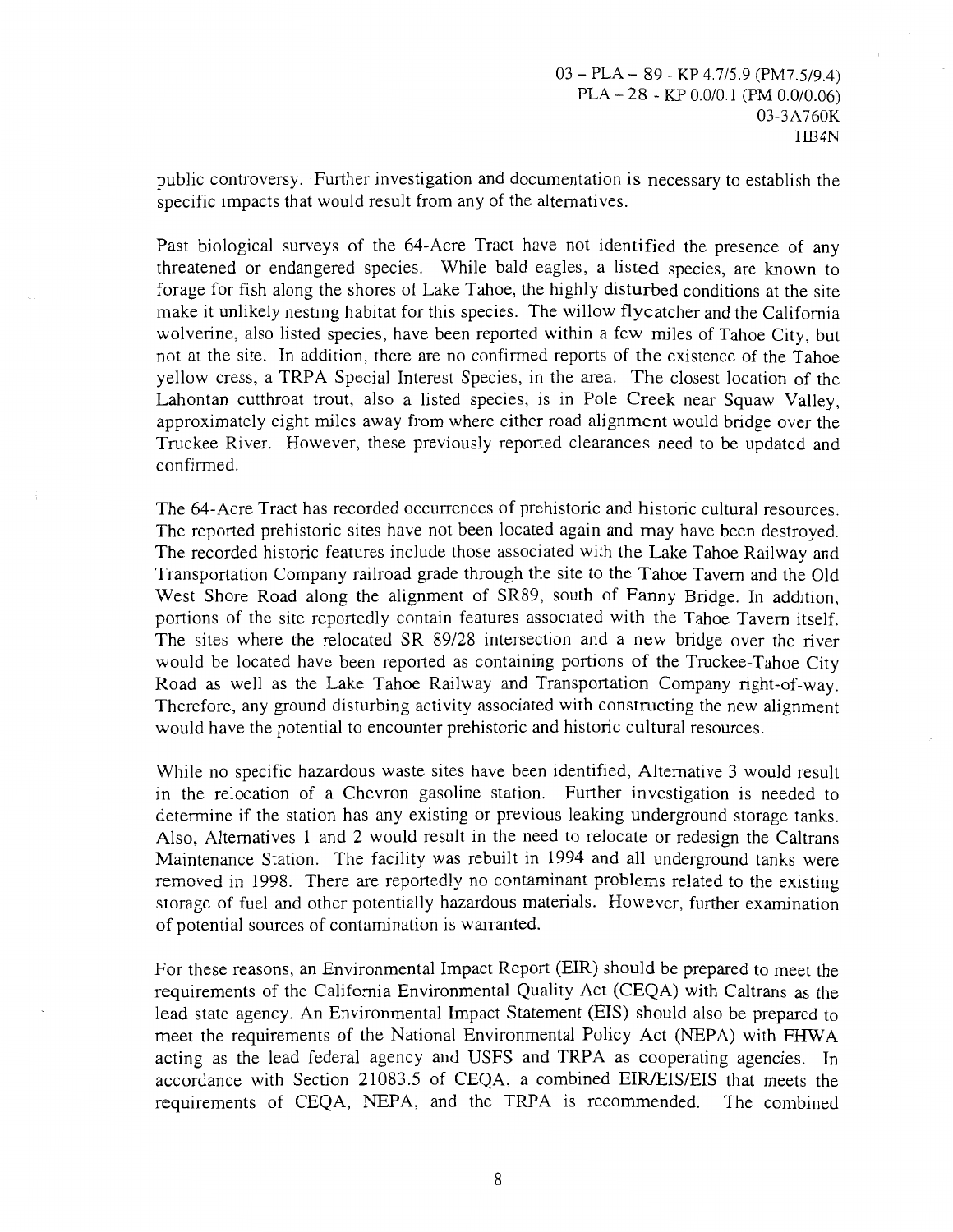document would be prepared to satisfy the TRPA Code of Ordinances. Completion of the combined environmental document is anticipated by December 2004.

## 7. RightofWay

Significant new right of way would be needed if any of the realignment alternatives were chosen as the preferred alternative. Much of the property needed on the south side of the Truckee River is currently owned by the U.S. Forest Service. Both Alternatives 1 and 2 would impact the Caltrans Maintenance Station, which would need to be relocated. Relocation of the Maintenance Station would require close coordination with Caltrans Division of Maintenance to enssure that their ability to maintain the roadway is not compromised. Because of pavement transitions for the anticipated dual left-tum lanes, Alternatives 1 and 2 would impact the Chevron gas station near Fairway Drive. Alternative 3 requires major reconstruction of the entire Fairway Drive intersection and would require relocation of the business. While Alternative 4 concentrates the improvements in the vicinity of the existing bridge, some impacts to the adjacent businesses would be expected to accommodate a wider bridge and, thus, a wider approach roadway. Right of way costs could range from as little as \$100,000 to as much as \$5 million if replacement of the Caltrans Maintenance Station is needed.

### 8. Funding/Scheduling

This PSR(PDS) is being prepared for the purposes of obtaining funding for the PA&ED phase. Funding for PA&ED, estimated at \$750,000 (includes 10 percent for Caltrans Quality Assurance), will be funded by TRPA through RTlP funding in the 2002 STlP.

Additional funding will be needed for subsequent phases. Due to the size of the project and the potential complexity of environmental and right of way issues, it is recommended that the PA&ED support component be funded at this time to allow the project to proceed while funding for future support and capital components is identified.

The proposed schedule and funding for PA&ED is based upon several key assumptions. This includes the fact that the U.S. Forest Service has completed an environmental document for a potential interpretive area nearby. In addition, Placer County has completed an environmental document for a proposed transit center. Environmental technical studies completed for those documents will provide key information for this project.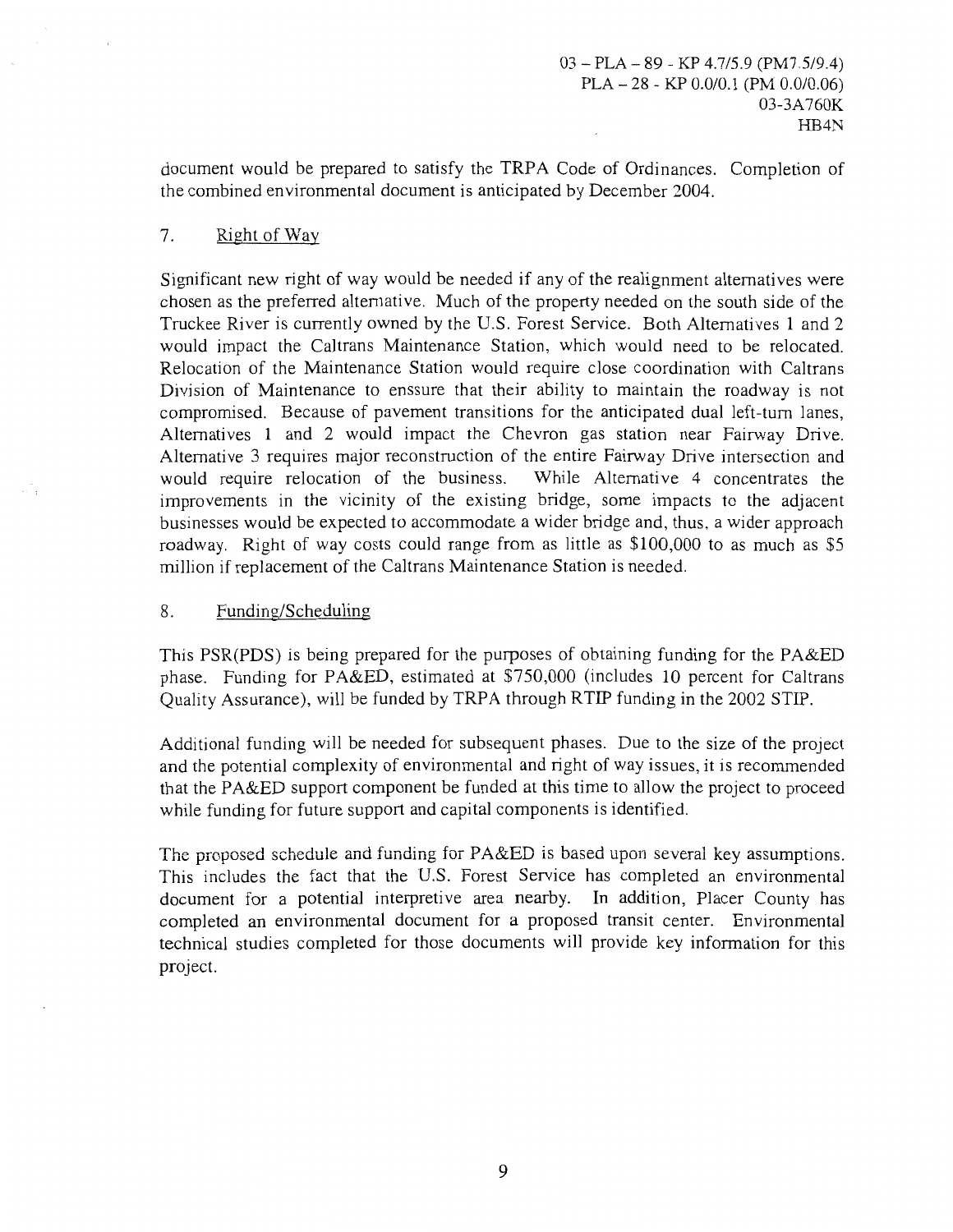#### Proposed Project Schedule Milestone Begin Environmental Studies PA&ED Date 7/02 12/04 Right of Way (R/W) Certification 12/06 Plans, Specifications & Estimate Frans, Specifications & Estimate 12/06<br>(PS&E) to Office Engineer 12 Ready to List Advertise Begin Construction Project Complete 2/07 4/07 5/07 9/09

### Proposed future STIP funding

| Component    | Amount                 | Fiscal Year |
|--------------|------------------------|-------------|
| Support      |                        |             |
| PS&E         | \$2,200,000            | 04/05       |
| R/W          | \$700,000 <sup>2</sup> | 04/05       |
| Construction | $$2,500,000^2$         | 06/07       |
| Capital      |                        |             |
| R/W          | $$100,000-$            | 04/05       |
|              | \$5 million            |             |
| Construction | \$20,000,000           | 06/07       |

<sup>1</sup> This assumes that TRPA is responsible for this task and the amount includes 10 percent for Caltrans Quality Assurance.

<sup>2</sup> At this time, it is assumed that Caltrans would perform these tasks.

## 9. Recommendation

It is recommended that \$750,000 be programmed in the 2002 STIP for the PA&ED support component as discussed in Funding/Scheduling so that the project may proceed. All of the project alternatives previously discussed will be studied further in the PA&ED phase.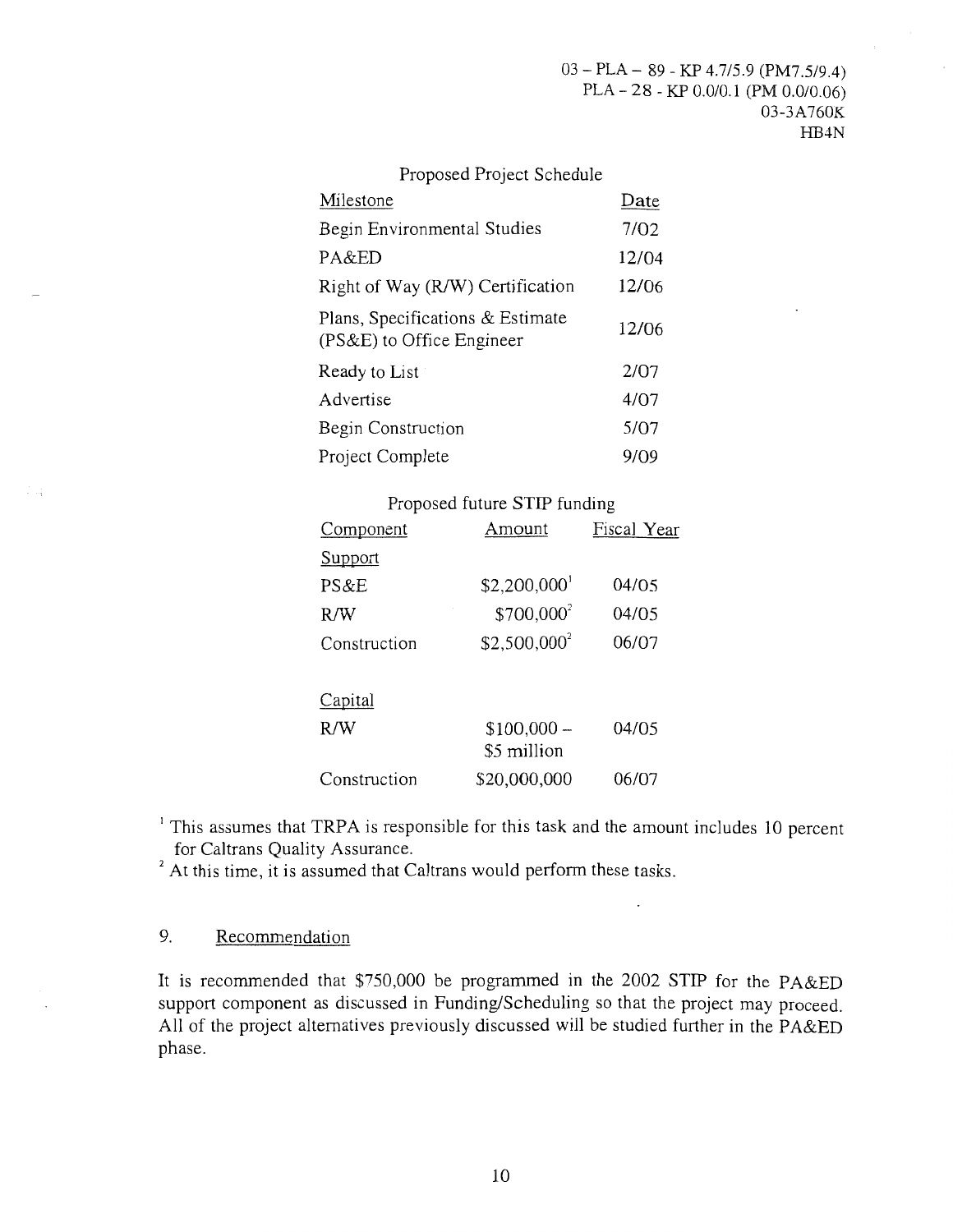### 10. District Contact

Mike Forga Caltrans District 3 Special Funded Projects 530-741-5456

### 11. List of Attachments

- A. Location Map
- B. Cost Estimate
- C. Alternative 1 Layout
- D. Alternative 2 Layout
- E. Alternative 3 Layout
- F. Bridge Advance Planning Study for New Bridge on Realigned SR 89
- G. Bridge Advance Planning Study for Widened Fanny Bridge
- H. Design Scoping Checklist
- I. Right of Way Scoping Checklist
- J. Preliminary Environmental Assessment Report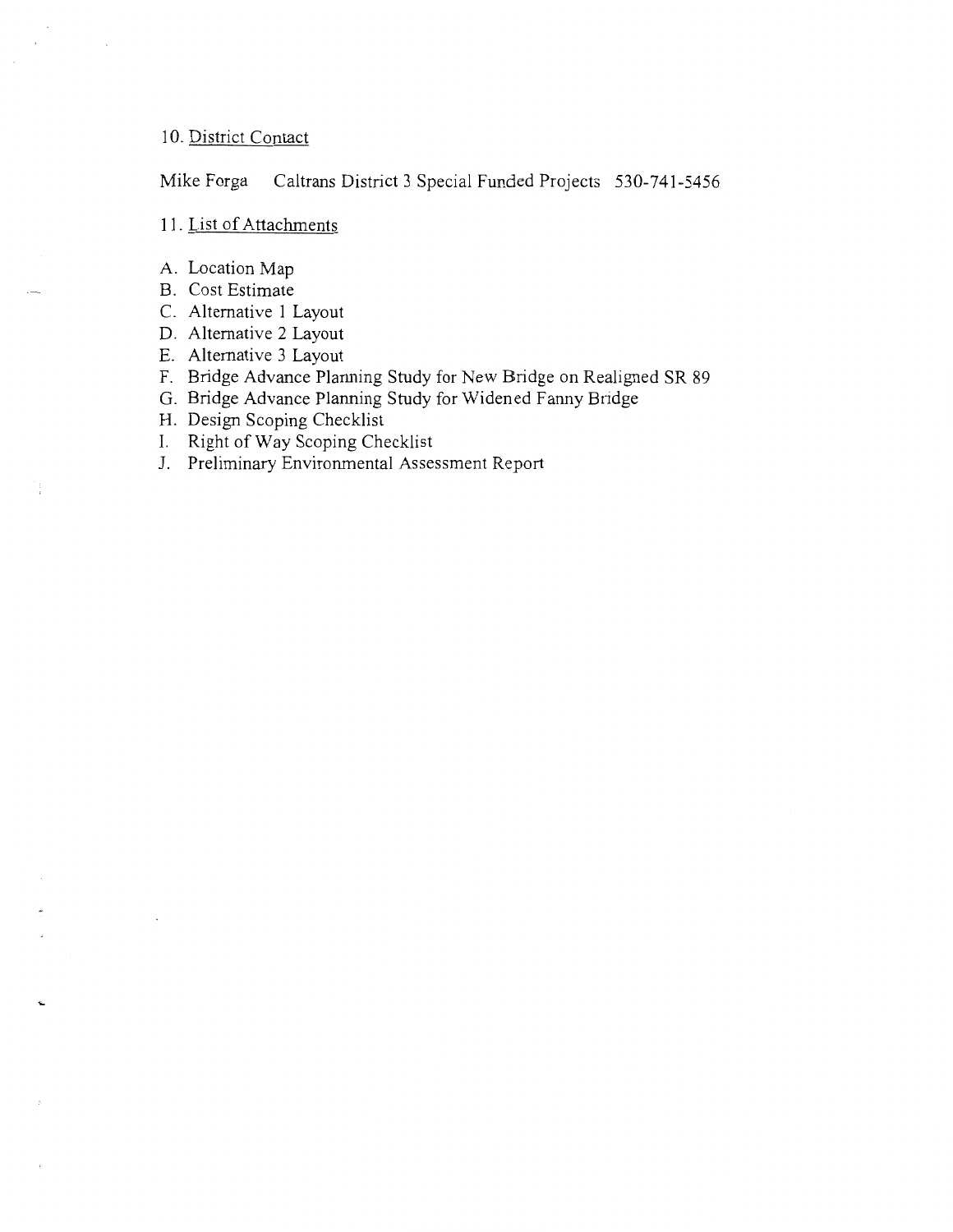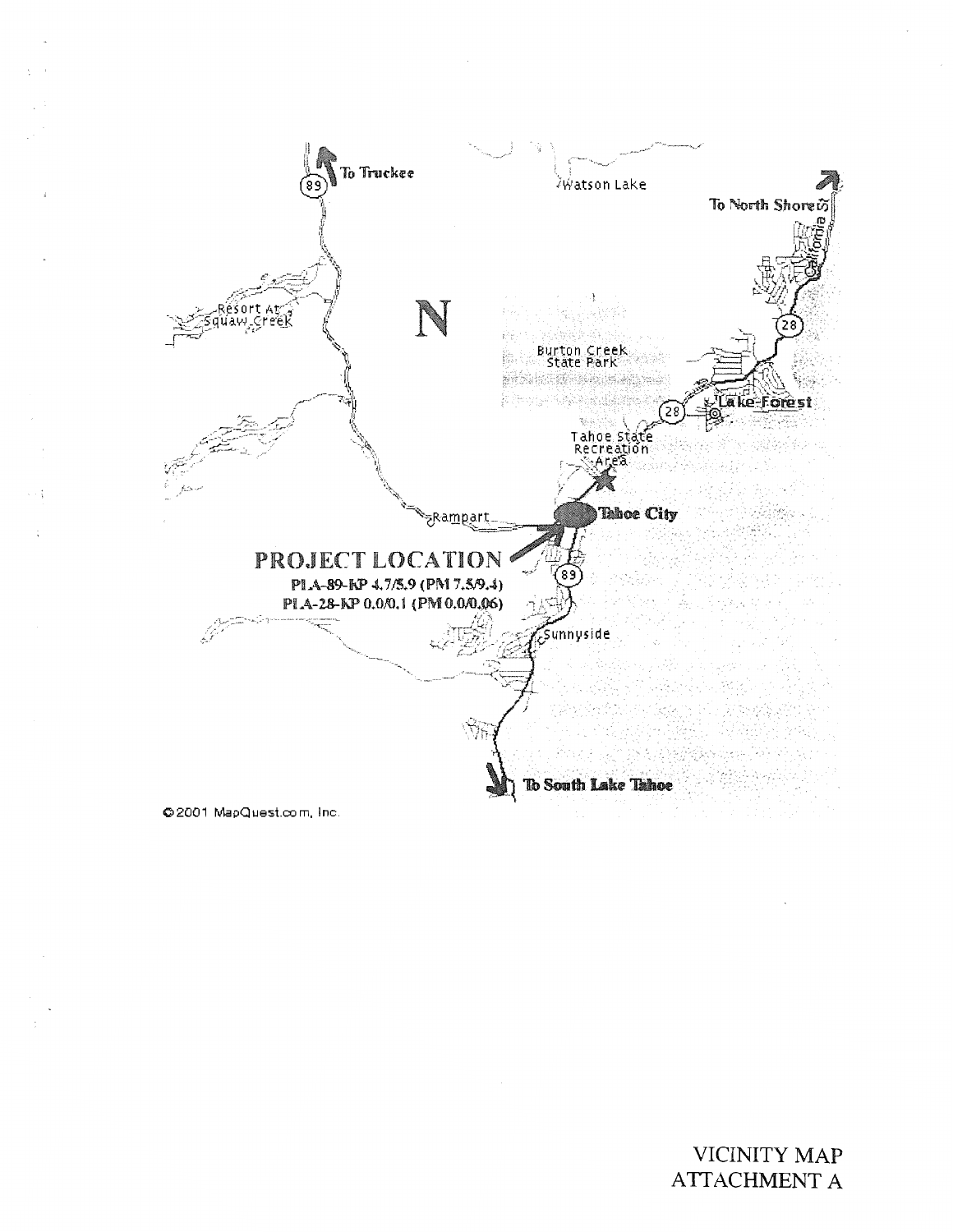

Project Study Report -Project Development Support

Cost Estimate

03-PLA-89- KP 4.7/5.9 (PM 7.5/9.4) PLA-28-KP 0.0/0.1 (PM 0.0/0.06) EA 03-3A 760K HB4N

### PROJECT DESCRIPTION:

Limits In Tahoe City from Granlibakken Road to 0.6 km north of Fairway Drive.

Proposed Improvement (Scope) Operational Improvements

Alternatives 1,2, and 3 Realign SR 89, New bridge over Truckee River

Note: Alternative 4 Cost Estimate was not prepared because it cannot be pursued as a viable alternative without concurrence from Caltrans Division of Structures.

### SUMMARY OF PROJECT COST ESTIMATE

| <b>TOTAL ROADWAY ITEMS</b>           | \$            | 16,000,000        |
|--------------------------------------|---------------|-------------------|
| TOTAL STRUCTURE ITEMS                | \$            | 2,300,000         |
| TOTAL ENVIRONMENTAL MITIGATION ITEMS | $\mathcal{S}$ | 2,000,000         |
| SUBTOTAL CONSTRUCTION COSTS          | $\mathbb{S}$  | 20,000,000        |
| TOTAL RIGHT OF WAY ITEMS             | \$            | 1-5 million       |
| TOTAL PROJECT CAPITAL OUTLAY COSTS   | \$            | $20 - 25,000,000$ |
|                                      |               |                   |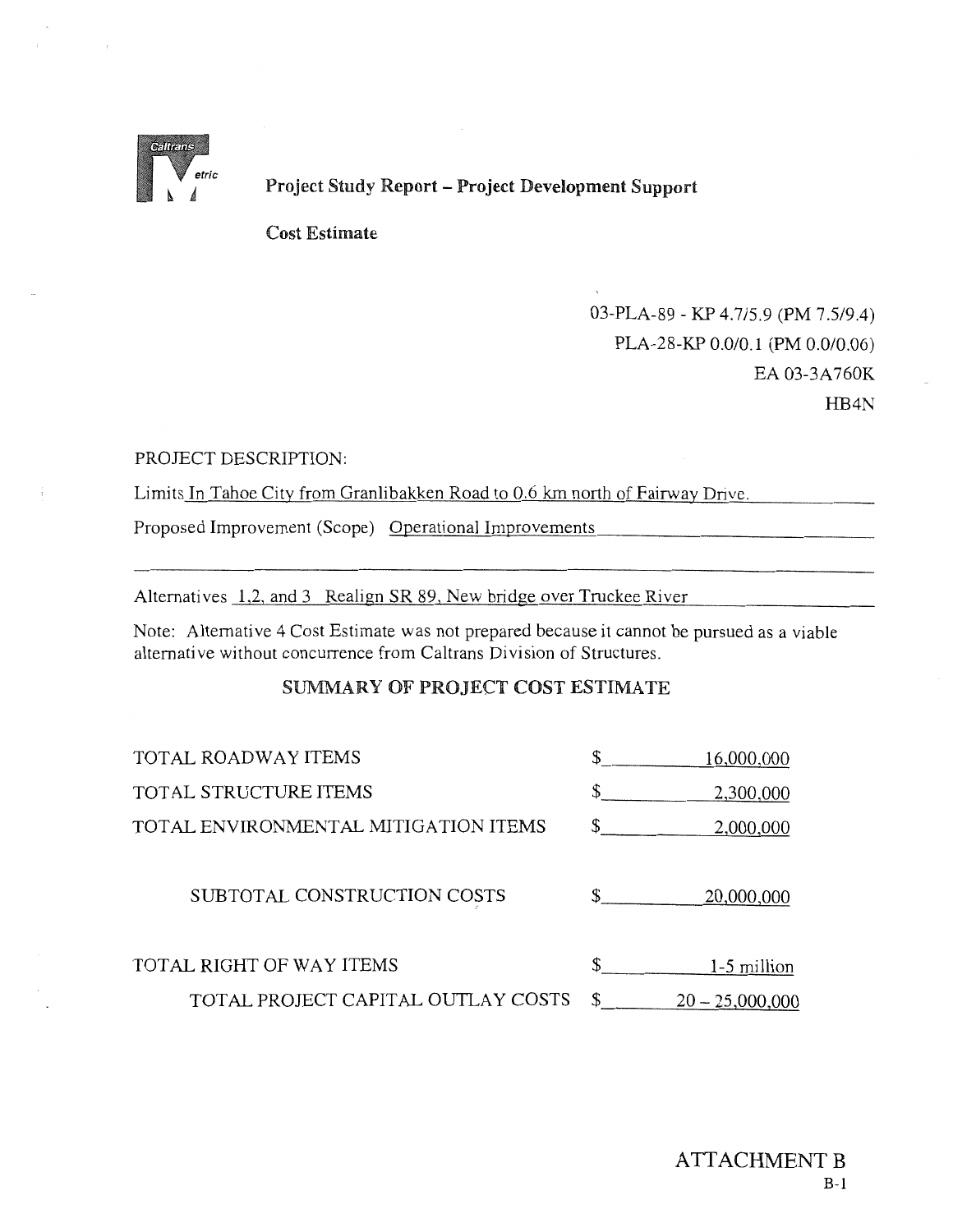### I. ROADWAY ITEMS

|                        | Average Cost per Lane KM | Number of KMs | Total<br>Cost |
|------------------------|--------------------------|---------------|---------------|
| Total Cost of Lane KMs | \$8 million / KM         |               | \$16,000,000  |

Alternatives 1, 2, and 3 would construct approximately 2 km of new two-lane roadway across a heavily wooded area. Two new signalized at-grade intersections would be constructed. Along the north side of the Truckee River across from the Caltrans Maintenance Station is a very high cut slope that would need a tall retaining wall. Water quality requirements will likely result in the need for a specialty storm water treatment method prior to release. Appropriate treatment methods will be investigated and one such possibility is an underground treatment system. An existing Class I bike path will be impacted and must be replaced alongside the new roadway.

### II. STRUCTURES ITEMS

|                          | Structure   | Structure | Structure |
|--------------------------|-------------|-----------|-----------|
|                          | (1)         | (2)       | (3)       |
| Rehab Truckee River      |             |           |           |
| Bridge #19-0033          | \$500,000   |           |           |
| New Bridge over the      |             |           |           |
| Truckee River            | \$1,800,000 |           |           |
| Total Cost for Structure | \$2,300,000 |           |           |

TOTAL STRUCTURES ITEMS \$2,300,000 (Sum of Total Cost for Structures)

Alternatives 1, 2, and 3 would construct a new bridge over the Truckee River near the proposed new SR 89/28 intersection. It is expected that the existing SR 89 roadway would be relinquished to Placer County, requiring at least minimal rehabilitation of Fanny Bridge.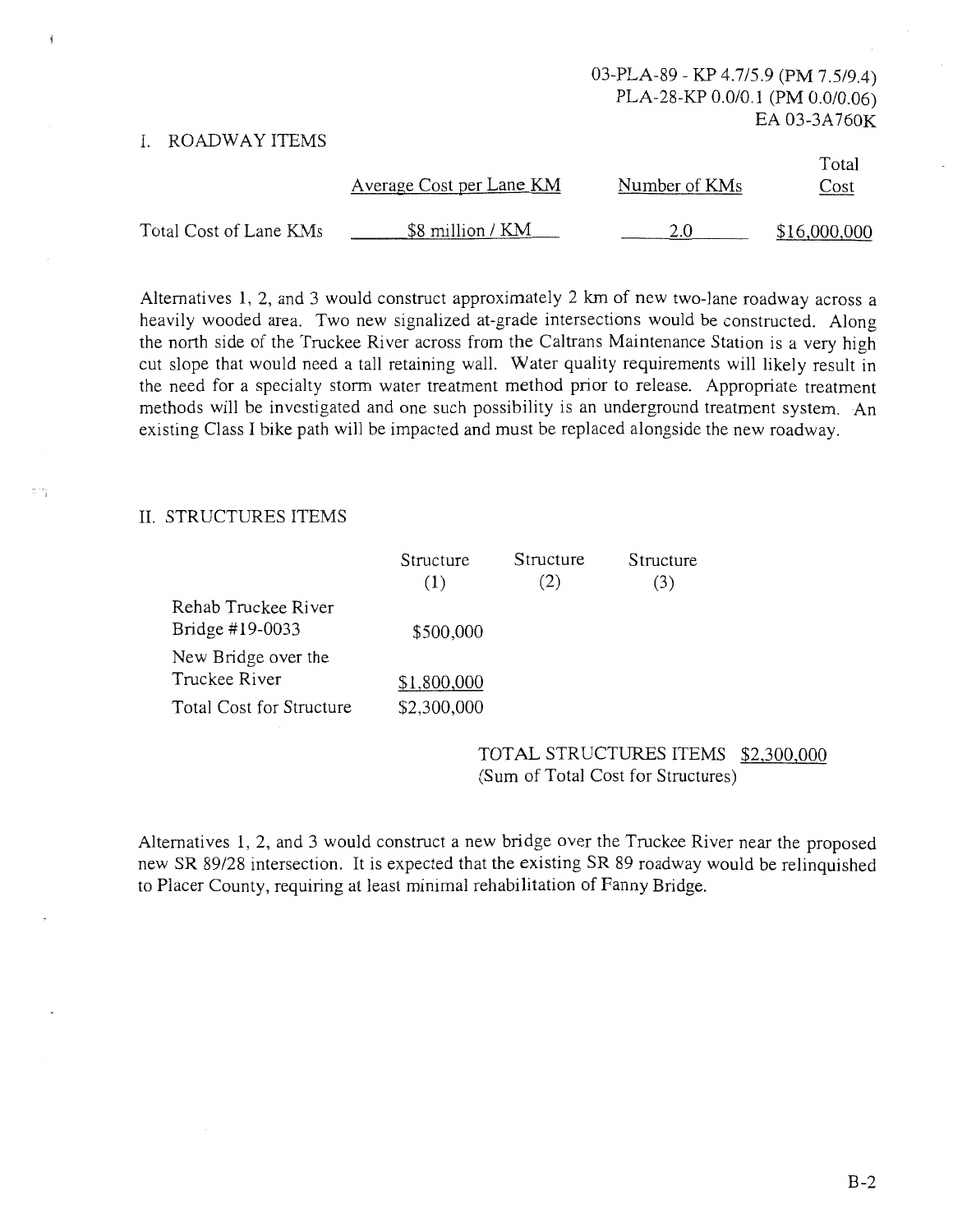### 03-PLA-89- KP 4.7/5.9 (PM 7.5/9.4) PLA-28-KP 0.0/0.1 (PM 0.0/0.06) EA 03-3A760K

### III. ENVIRONMENTAL MITIGATION

|                          | Quantity | Unit      | Unit<br>Price | Item<br>Cost |
|--------------------------|----------|-----------|---------------|--------------|
| Environmental Mitigation | Lump Sum | <u>LS</u> | \$2,000,000   | \$2,000,000  |

Expect extensive mitigation to replace pine trees on U. S. Forest Service property as well as potential wetland mitigation.

### IV. RIGHT OF WAY ITEMS

ESCALATED VALUE

- A. Acquisition, including excess lands, damages to remainder(s) and Goodwill \$1-5 million
- B. Utility Relocation (State share)

#### \$200,000

### TOTAL RIGHT OF WAY ITEMS \$1-6 million (Escalated Value)

Anticipated Date of Right of Way Certification (Date to which values are escalated) 09/06

Alternatives 1, 2, and 3 would require acquisition of up to 1.6 hectares of U. S. Forest Service property. These alternatives would also require widening along SR 28, which impacts the businesses along the roadway. Alternative 3 would likely result in relocation of a Chevron gas station. Alternatives 1 and 2 would impact the Chevron gas station due to the transitions for the dual left-tum lanes, but the extent is not known. Alternatives 1 and 2 would require relocation of the Caltrans Maintenance Station. Impacts to utilities are not known.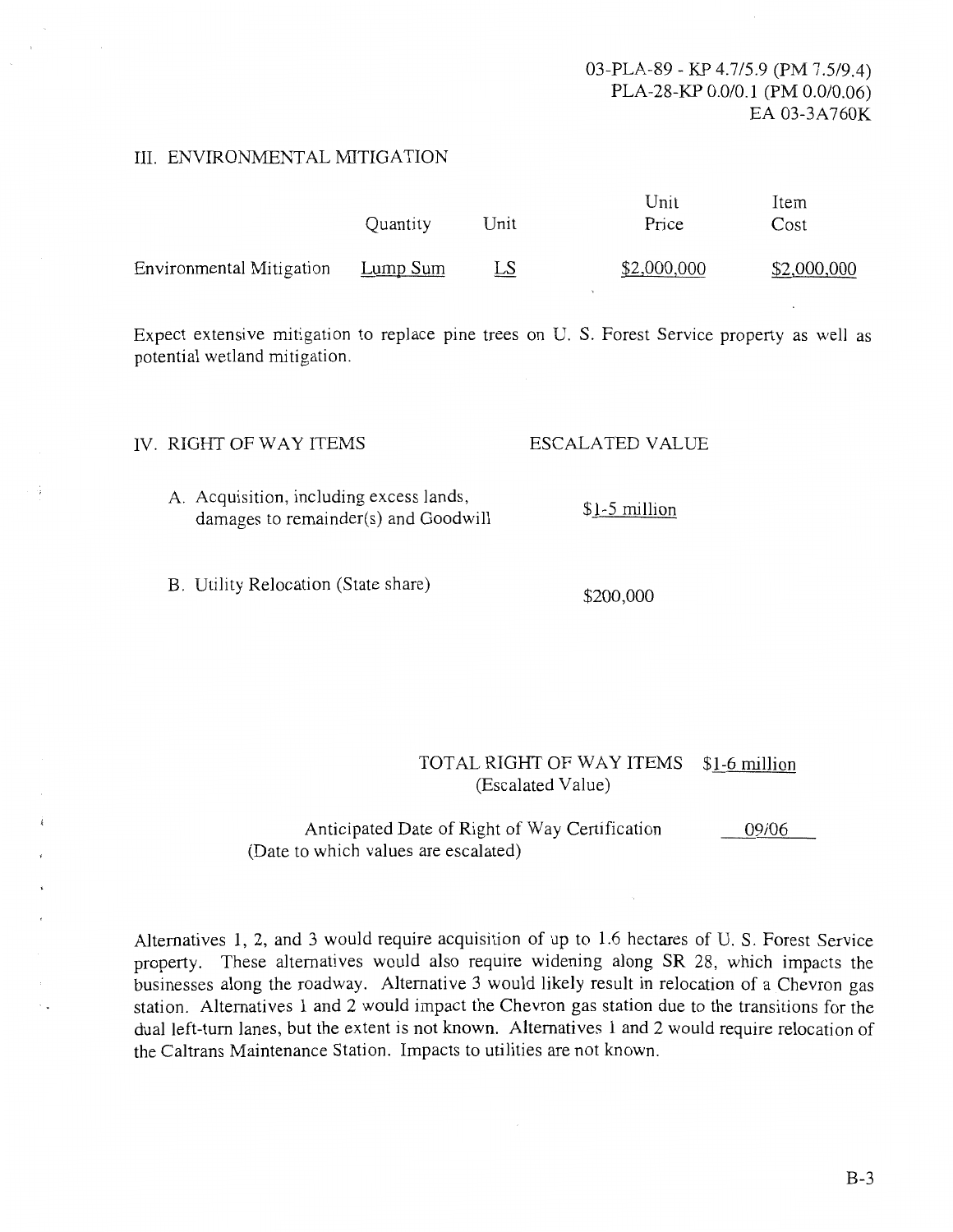03-PLA-89- KP 4.7/5.9 (PM 7.5/9.4) PLA-28-KP 0.0/0.1 (PM 0.0/0.06) EA 03-3A 760K



# Design Scoping Checklist

# Project Information

District 3 County PLA Route 89.28 Kilometer Post (Post Mile) KP 4.7/5.9, KP 0.0/0.1 EA 03-3A760K Description In Tahoe City from Granlibakken Road to 0.6 km north of Fairway Drive. Operational Improvements. Project Manager <u>Mike Forga</u> Phone # 530-741-5456

| Project Manager<br><b>VIIRE</b> FUI Ed              | $0.41 - 0.41$          |
|-----------------------------------------------------|------------------------|
| Project Engineer Karen Tatman, Quincy Engineering   | Phone # $916-368-9181$ |
| Design Functional Manager <sub>___</sub> Ken Keaton | Phone # $916-274-5954$ |
| Project Development Coordinator John Steele         | Phone # $916-653-4937$ |

# Project Screening

- 1. Project Description as Noted in Regional Transportation Plan: Fanny Bridge / West Tahoe City Circulation Improvements
- 2. Project Setting-----------,------------------

Rural or Urban Urban (Tahoe City)

Current land uses Commercial and Recreational

Adjacent land uses Commercial, includes Caltrans Maintenance Station (industrial, light industry, commercial, agricultural, residential, etc.) Existing landscaping/planting none

3. Route Adoption: Date \_\_\_\_\_\_\_\_\_\_\_\_\_ Type of Facility (Freeway, Controlled Access Highway, or Conventional Highway) Conventional Highway

Freeway Agreement: Date NA

# Description of the Transportation Problem

Traffic congestion exists through the existing Wye intersection of SR 89/28 and across existing Truckee River "Fanny" Bridge due to conflicts between vehicles, bicycles, and pedestrians during peak seasonal uses. Typical summer queues exceed two miles in length for four to six hours per day.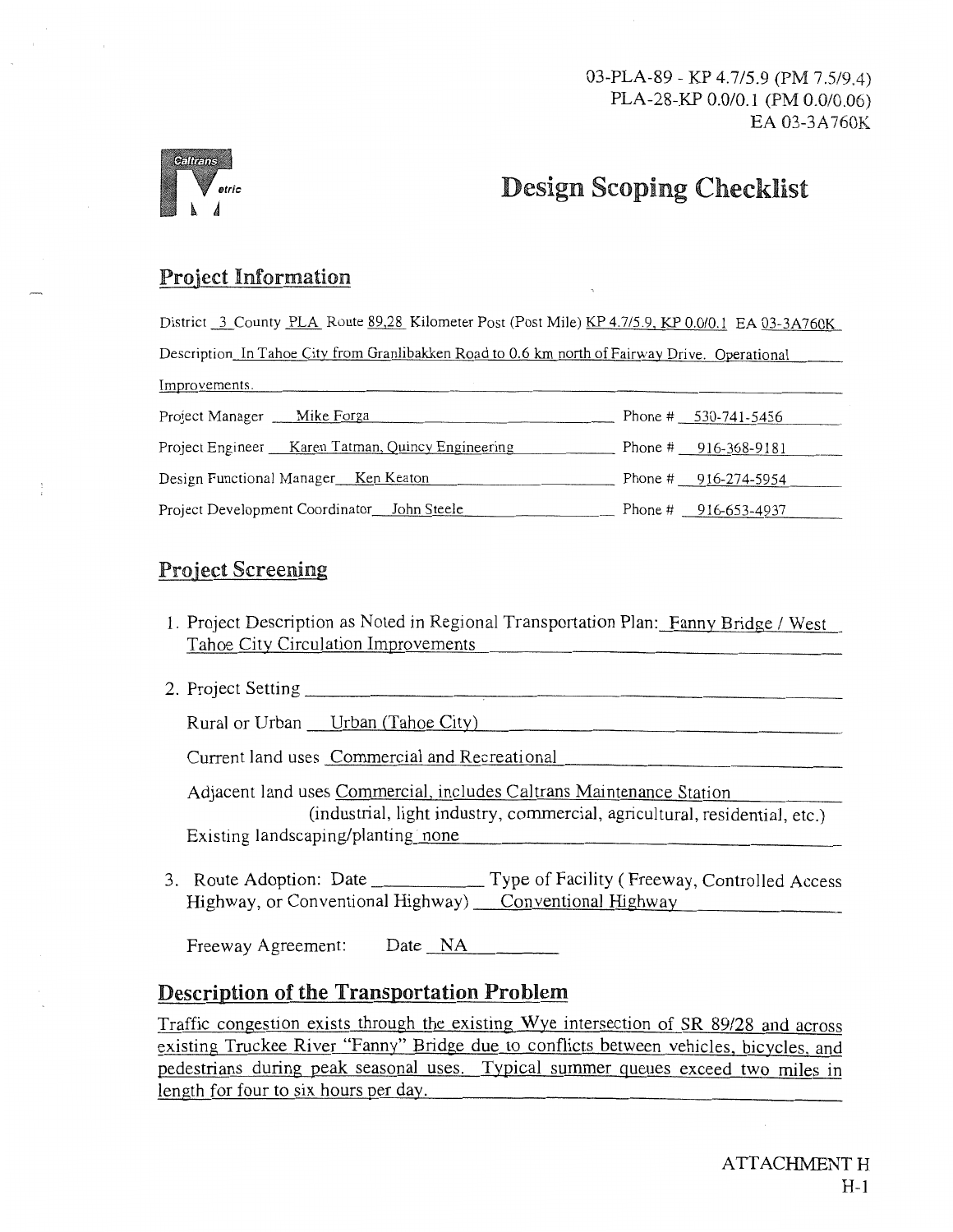# Proposed Scope of Work

Alternatives 1,2, and 3 would realign SR 89 to remove highway traffic from the existing Truckee River "Fanny" Bridge and would relocate the SR 89/28 intersection to the west. A new bridge would be constructed over Truckee River.

Alternative 4 would widen or replace the existing Fanny Bridge with a bridge wide enough to accommodate pedestrians and bicycles.

# Design Criteria

Type of facility to be considered? (more than one may apply)

Freeway Expressway Conventional Highway X Urban Street

Other (specify)  $\qquad \qquad$ 

Design Speed for highway facilities within the project limit? 45-70 km/hr

Design Period: Construction Year is? 2007 Design Year is? 2027

Design Capacity: Level of Service to be maintained over the design period is?

Mainline D Ramp Local Street Weaving Sections

Design Vehicle Selection?

STAA California X Bus

# Proposed Roadbed and Structure Widths

Forecasted Average Daily Traffic Volumes 25,000 Percent Truck Volume 5 %

|                |             | Roadbed Width | Existing / Proposed / Standard |             | Structure Width | Existing / Proposed / Standard |
|----------------|-------------|---------------|--------------------------------|-------------|-----------------|--------------------------------|
| State highway  |             |               |                                |             |                 |                                |
| Lane Widths    | 3.6         | 3.6           | 3.6                            | 3.6         | 3.6             | 3.6                            |
| Left Shoulder  | NA          |               |                                | NA          |                 |                                |
| Right Shoulder | $0.9 - 1.5$ | 2.4           | 2.4                            | $0.9 - 1.5$ | 2.4             | 2.4                            |
| Median Width   | NA          |               |                                | <b>NA</b>   |                 |                                |
| Bicycle Lane   | NA          |               |                                | NA          |                 |                                |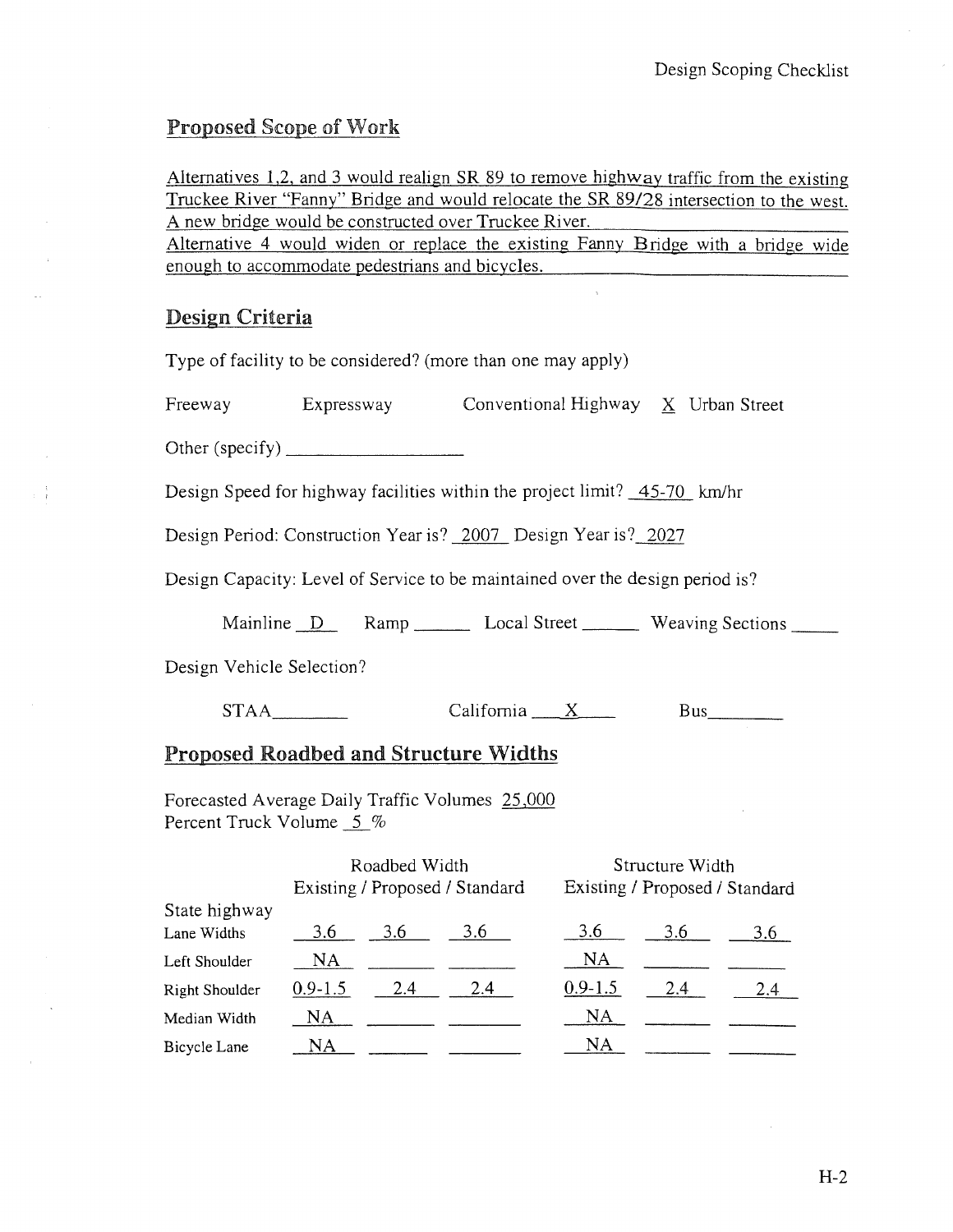# Roadway Design Scoping

# Mainline Operations

| Mainline Highway Widening         |                                                                                     |
|-----------------------------------|-------------------------------------------------------------------------------------|
|                                   | Existing pavement to be rehabilitated with Asphalt Concrete / Rubberized AC / PCC.  |
|                                   | Widen existing lane facility to lanes. R/W acquisition for lanes.                   |
|                                   | Local street structures to span _______ lanes of highway (for future requirements). |
| Upgrade existing facility to:     |                                                                                     |
| <b>Expressway Standards</b>       | <b>Exercise</b> Standards                                                           |
| Q Controlled Access Highway       | $\Box$ Traversable Highway                                                          |
| <b>Improve Vertical Clearance</b> | Adequate Falsework Clearance                                                        |

# Ramp / Street Intersection Improvements

| New Signals                | $\Box$ Modify Signals                                          |
|----------------------------|----------------------------------------------------------------|
| Right Turn Lanes           | □ Widening For Localized Through Lanes                         |
| $\Box$ Merging Lanes       | □ Deceleration / Acceleration Lanes                            |
| Left-turn Lanes            | $\blacksquare$ > 300 VPH Left-turn (Requires Double Left-turn) |
| $\Box$ Interchange Spacing | $\Box$ Ramps Intersect Local Street < 4 % Grade                |
| Intersection Spacing       | $\Box$ Exit Ramps > 1,500 VPH Designed As Two Lane Exit        |
|                            | □ Single Lane Ramps Exceeding 300 M Widened To Two Lanes       |
| $\Box$ Other               |                                                                |

### Operational Improvements

Truck Climbing Lane 0 Sustained Grade Exceeding 2% And Total Rise Exceeds 15M. 0 Other \_\_\_\_\_\_\_\_\_\_\_\_\_\_\_\_\_\_\_\_\_\_\_\_\_\_ \_ Auxiliary Lanes □ When 600 M Between Successive On-Ramps. 0 Two Lane Exit Ramps Have 400 M Auxiliary Lane. 0 Weaving< 500 M between Off-Ramp and On-Ramp.  $\Box$  Other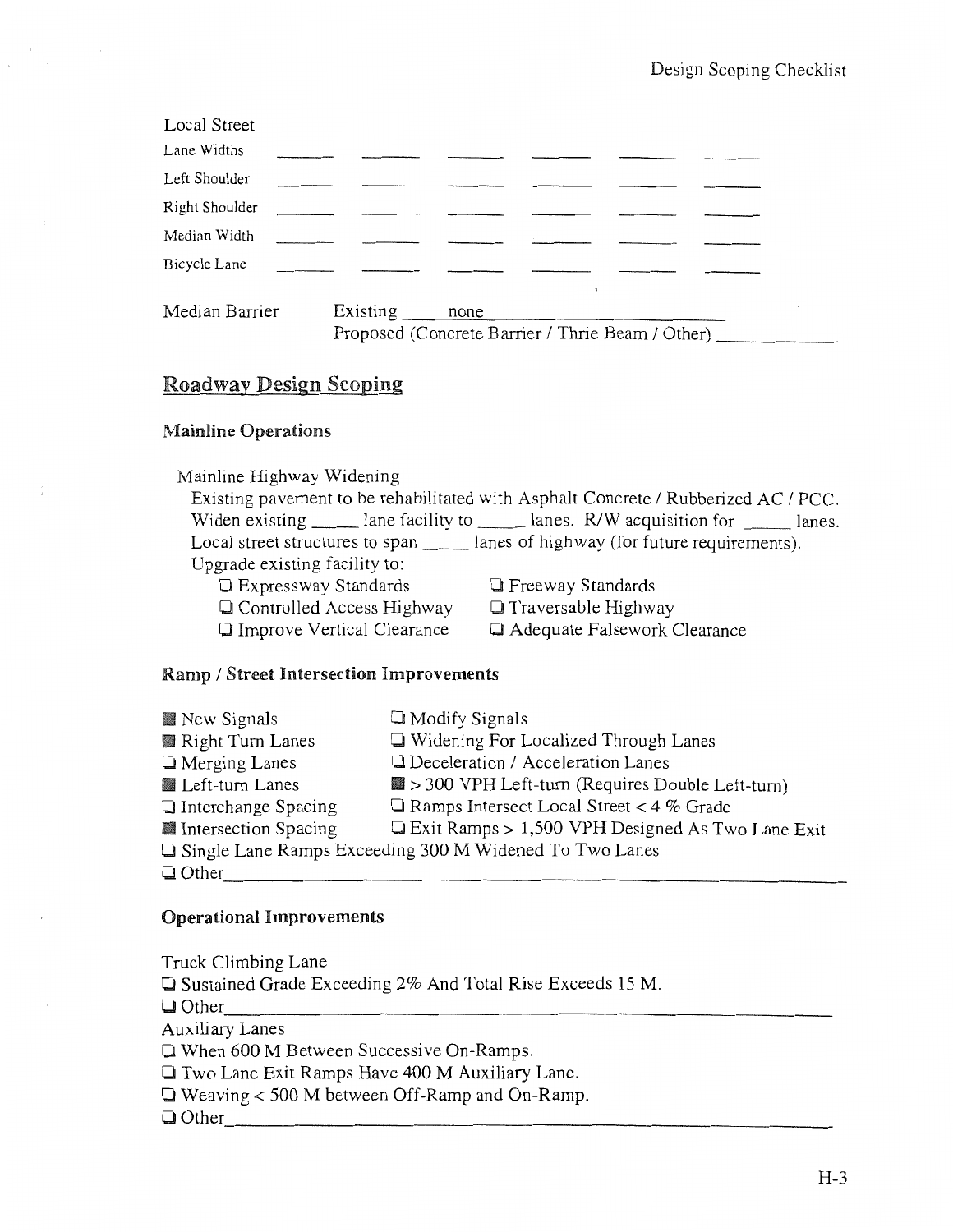## Right of Way Access Control

0 Existing access control extends at least 15 m beyond end of curb return, radius or taper.  $\Box$  New construction access control extends at least 30 m (urban areas) or 100 m (rural areas) beyond end of curb returns, radius or taper.  $\Box$  Other

### Highway Planting

- 0 Replacement
- 0 Median
- **III** Mitigation

### Safety

 $\frac{1}{2}$ 

- **D** Off-Freeway Access
- 0 Maintenance Vehicle Pull-Out

### Roadside Management

- $\square$  Slope paving
- $\Box$  Gore paving
- 0 Roadside paving

### Stormwater

- **Executed** Erosion control
- **III** Drainage
- **B** Slope design

### Structures

- **III** New Bridge
- **B** Bridge Rehab
- **B** Retaining Wall
- $\cdot$ **Q** Other  $\_$
- **II** On STRAIN list for fair to poor condition, structurally deficient, Sufficiency Rating of 52.7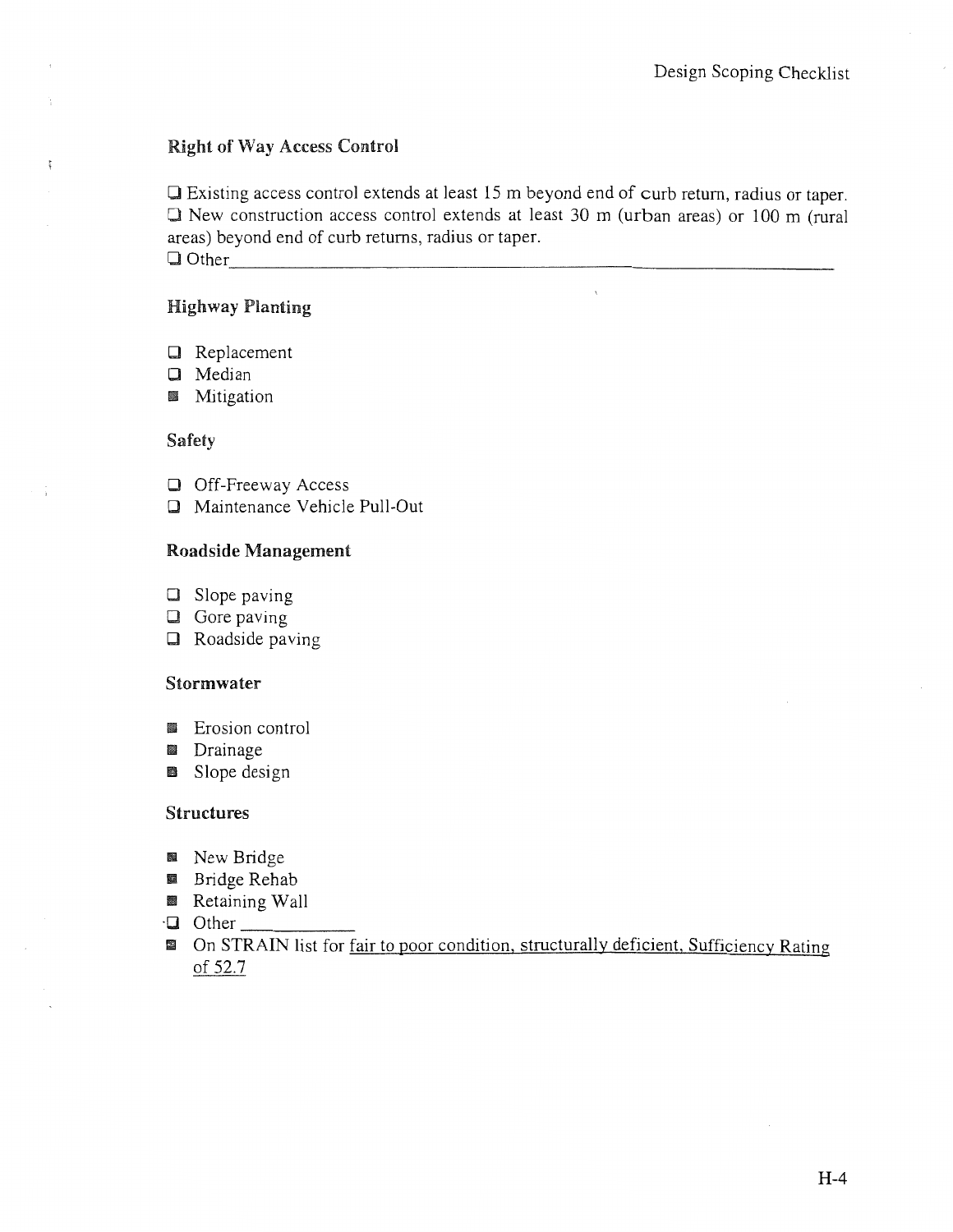# Additional Studies

Preliminary Evaluation provided by: Preliminary Evaluation provided by:<br>Project Engineer *have a Tatma* Date 3/1/02 Design Manager \_\_\_\_\_\_\_\_\_\_\_\_\_\_\_\_\_ Date \_\_\_ \_ Design Concept approved by: Project Development Coordinator . ! Date 3/ *G::JIDL* . . . JoLlo.J ~tt~A- fL .Jo4..J c;TftJl-Ll1-· Conceptual approval m no way 1mpl1es that any non-standard features currenty identified or identified in the future will be approved. Non-standard features will need to be identified, fully analyzed and justified prior to approval (via a design exception fact sheet) of the selected alternative. Reviewed by: Project Manager Whichal / 1/2 Date 3/6/02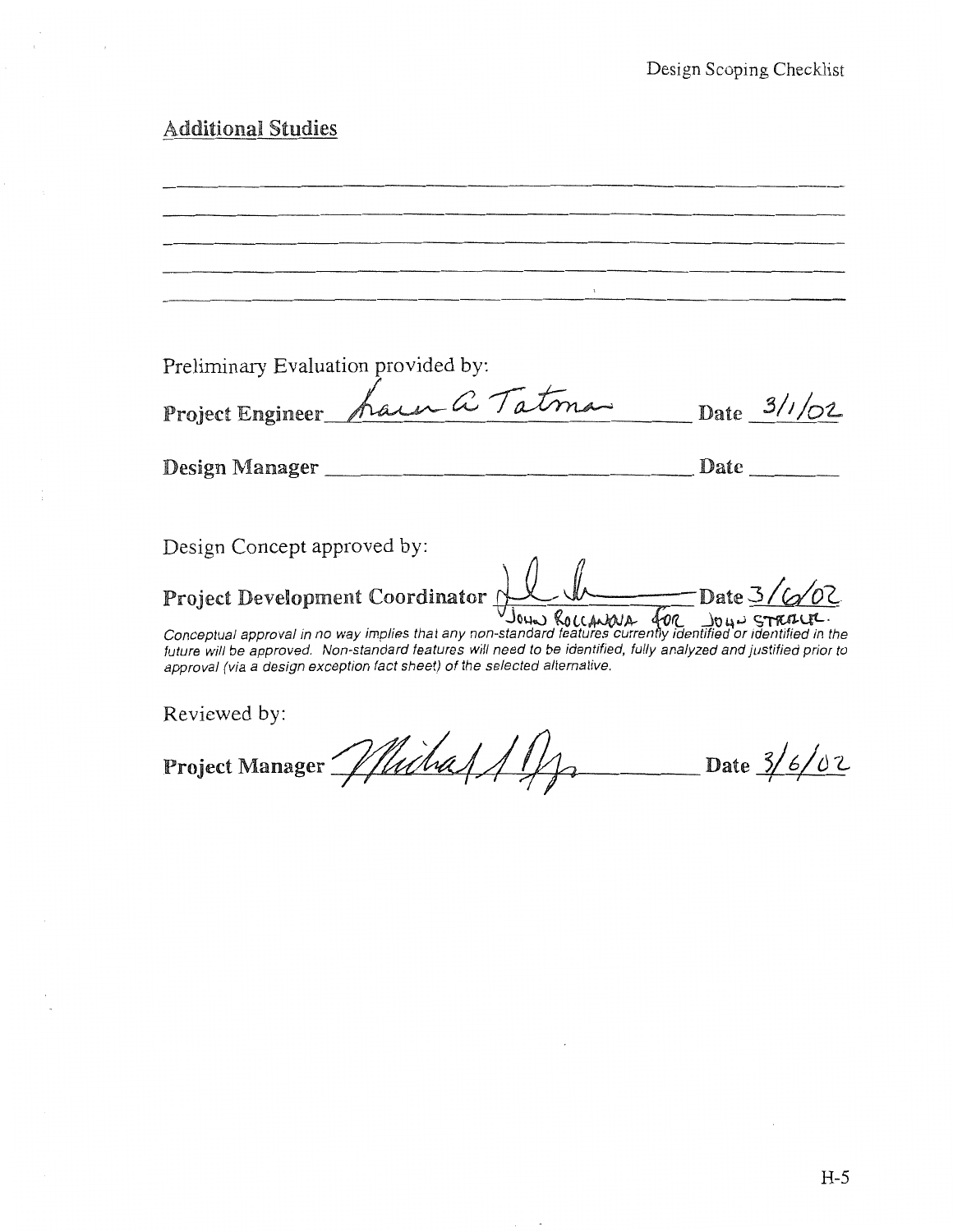Date: March 7, 2002

03-PLA-89, KP 4.7/5.9 (PM 7.5/9.4) 03-PLA-28, KP 0.0/0.1 (PM 0.0/0.06) E.A. 03-3A 760K Project Description: Highway Improvements

### Right of Way Scoping

Project will require partial acquisition of up to 10 commercial and residential parcels. Up to 1.6 HA will be required from the US Forest Service. For Alternatives 1 and 2, relocation of a real estate (Chase Realty) would be required. For Alternative 3, relocation of a Chevron gas station would be required.

| 1. New Right of Way Required:                             | $X$ yes<br>no                                                                                                            |
|-----------------------------------------------------------|--------------------------------------------------------------------------------------------------------------------------|
| a. Number of Parcels:                                     | $\underline{X}$ 1-10 $\underline{11-20}$ 21-50 51-100 100+                                                               |
| b. Railroad Involvement:                                  | $\mathbf{X}$ no<br>yes                                                                                                   |
| c. Utility Relocation:                                    | $X$ yes _______ no                                                                                                       |
| 2. Number of Alternates to be Studied:                    | $\frac{1}{2}$ $\frac{2}{3}$ X 4                                                                                          |
| 3. Housing Study Required:<br>(1 RAP Displacement needed) | $\mathbf{X}$ no<br>yes                                                                                                   |
| 4. Environmental Permits Required:                        | $X$ yes<br>no                                                                                                            |
| 5. Public Meetings Anticipated:                           | None $\begin{array}{cccc} 1 & X & 2 \end{array}$<br>$\overline{3}$<br>$4+$                                               |
| 6. Right of Way Capital Cost Estimate:                    | $$0 - $50,000$<br>\$50,000-\$100,000<br>\$100,000-\$1,000,000<br>$X$ \$1,000,000-\$5,000,000<br>\$5,000,000-\$20,000,000 |

7. Support Cost Estimate through Project Certification: 0.98 PYs

Prepared by: Karen Tatman, Quincy Engineering

Approved by:

DONALD E. GREBE Senior Right of Way Agent Project Delivery Right of Way

cc: Rich Harris, Scott Jackson, Diane Maletta,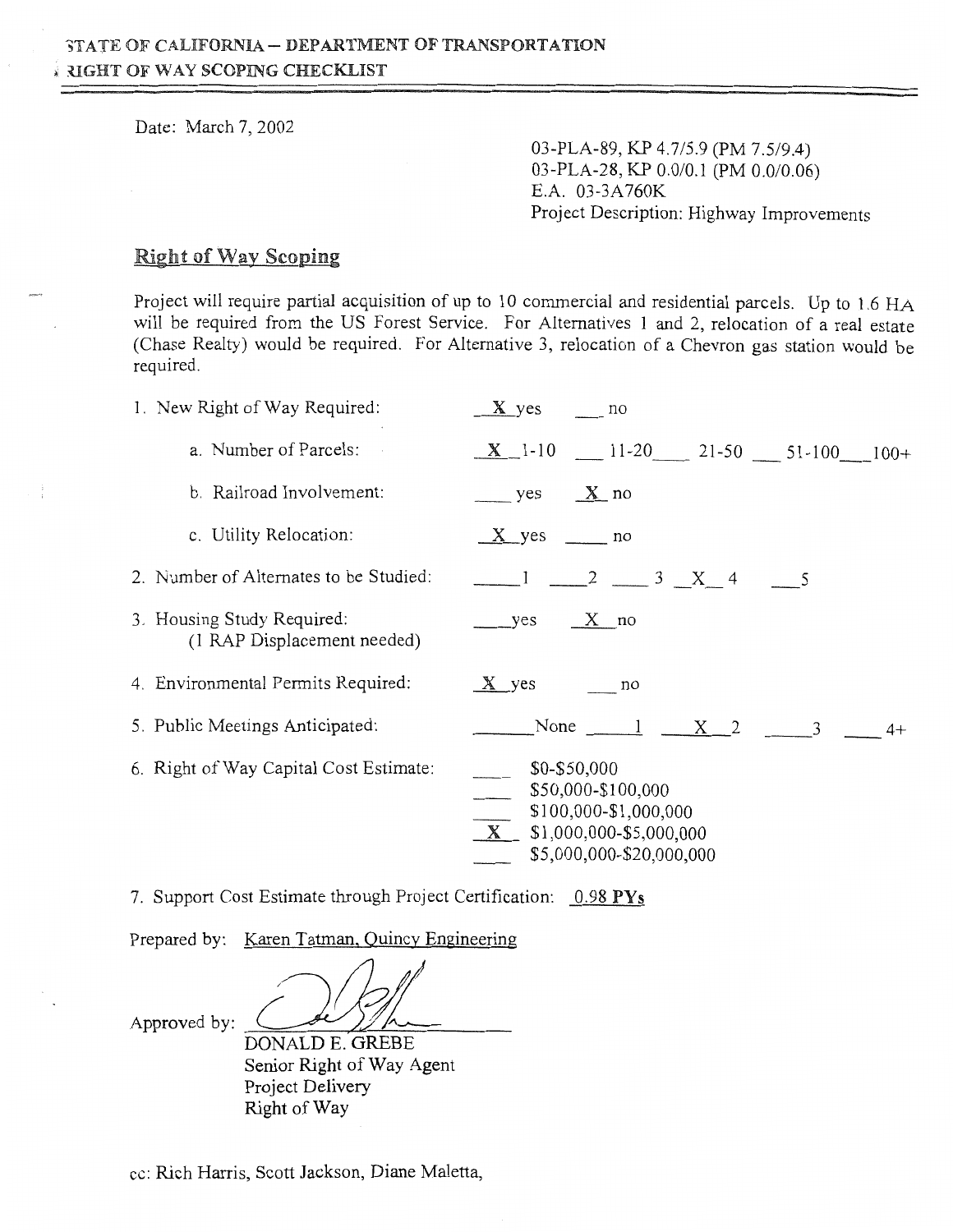# Fanny Bridge PSR(PDS)

### Preliminary Environmental Analysis Report

Developing a new alignment for SR 89, moving the SR 89/28 intersection, and constructing a new bridge over the Truckee River have the potential to create environmental impacts. In addition, widening or replacing Fanny Bridge could also result in impacts. Following is an initial identification of the potential environmental impacts associated with these actions.

### Realignment of SR 89

The new alignment for Alternatives 1, 2, and 3 would cross the 64-Acre Tract that is owned by the U.S. Forest Service (Forest Service). While the property was formerly developed and is planned by the Forest Service for public uses, such as an interpretive facility and an intermodal transit center, many in the community consider it to be open space or parkland. Any development on the 64-Acre Tract could be controversial and could trigger issues related to the applicability of 49 U.S. Code section 303, commonly referred to as section 4(f) of the Department of Transportation Act. A previous environmental document addressing a portion of the 64-Acre Tract resulted in a finding by the Federal Transit Administration that section 4(f) does not apply to the property. However, it is not unforeseeable that the issue could be brought up with respect to either alignment across the property.

The new alignment could result in the removal of structures and the loss or disruption of existing businesses. An example is the building housing the Chase Real Estate office at the southern end of the 64-Acre Tract. The new alignment could also result in changes to the access and egress for the businesses, such as the Bank of the West that is located adjacent to the existing SR 89 south of Fanny Bridge. It could also result in circulation changes to the residential developments, such as the Tavern Shores condominiums, that are also located adjacent to the existing SR 89. The potential disruption of these existing uses would need to be considered. In addition, relocating the highway further to the west would put it in closer proximity to the residences in the Granlibakken area.

The new alignment through the 64-Acre Tract would also result in land use changes that would have to be judged compatible with the Forest Service plans for the site and the TRPA plans and Code of Ordinances. While the SR 89 realignment is a recognized component of TRPA plans, such as the Tahoe City Community Plan, adding new coverage at the site would have to be evaluated to determine compatibility with the Land Capability Classification System. In addition, because portions of the 64-Acre Tract are classified by TRPA as Stream Environment Zone (SEZ), any potential encroachment into such areas would need to be examined.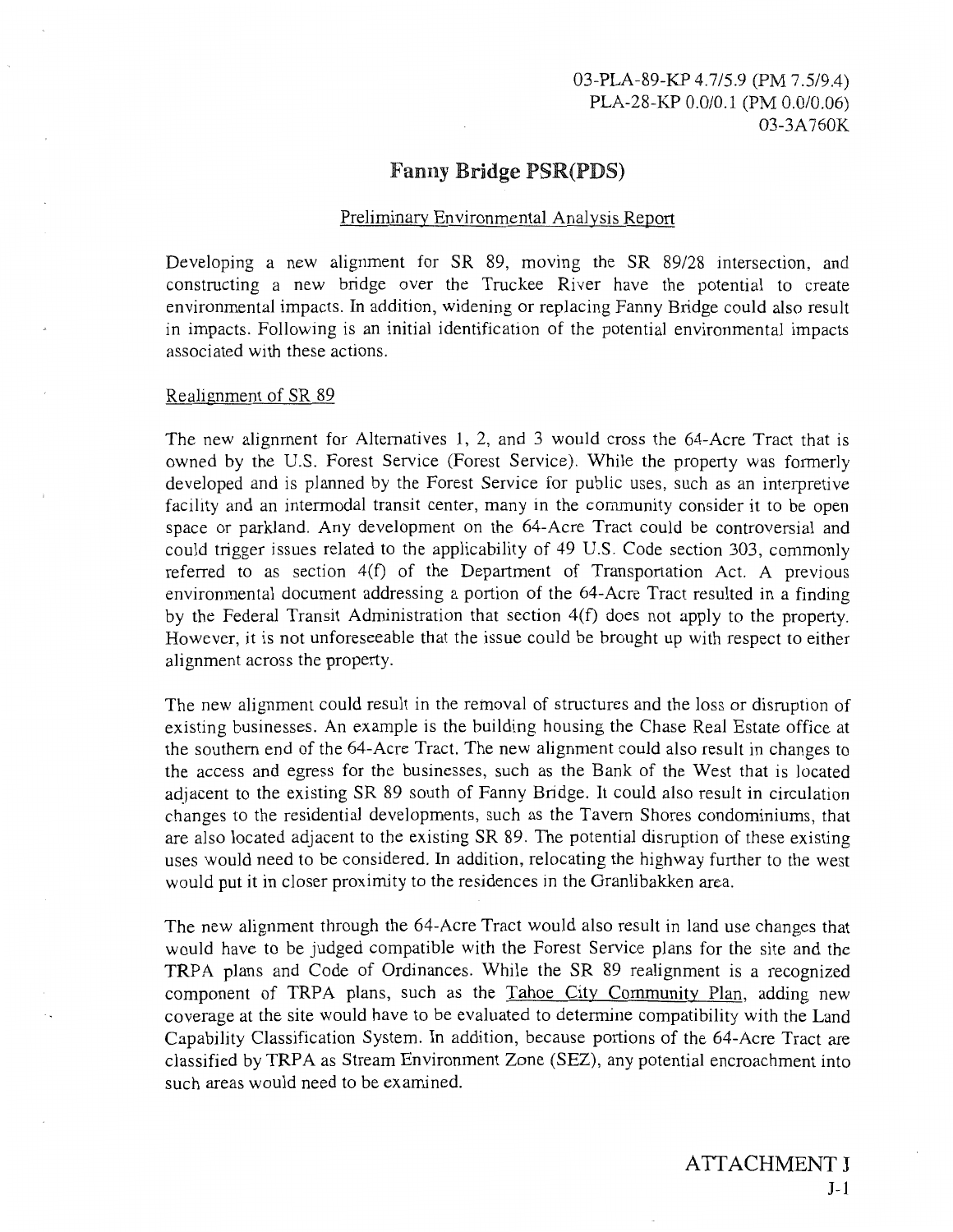Past biological surveys of the 64-Acre Tract have not identified the presence of any threatened or endangered species. While bald eagles *(Halaeetus leucocephalus),* a listed species, are known to forage for fish along the shores of Lake Tahoe, the highly disturbed conditions at the site make it unlikely nesting habitat for this species. The willow flycatcher *(Empiodonax trailii)* and the California wolverine *(Gulo gulo leteus),* also listed species, have been reported within a few miles of Tahoe City, but not at the site. In addition, there are no confirmed reports of the existence of the Tahoe yellow-cress *(Rorippa subumbellata),* a TRPA Special Interest Species, in the area. Other species of concern, such as the California spotted owl *(Strix occidentalis occidentalis)* and the northern goshawk *(Accipter gentilis),* have also been reported in the area, but not at the site. However, these previously reported biological clearances need to be updated and confirmed.

The 64-Acre Tract has recorded occurrences of prehistoric and historic cultural resources. The reported prehistoric sites have been not been located again and may have been destroyed. The recorded historic features include those associated with the Lake Tahoe Railway and Transportation Company railroad grade through the site to the Tahoe Tavern and the Old West Shore Road along the alignment of SR 89. In addition, portions of the site reportedly contain features associated with the Tahoe Tavern itself. Any ground disturbing activity on the 64-Acre Tract associated with constructing the new alignment would have the potential to encounter prehistoric and historic cultural resources.

The 64-Acre Tract has geology and soils similar to those found in the surrounding area. The Tahoe Basin is subject to seismic events and the recorded high groundwater on the site could result in liquefaction problems. If liquefaction were to occur as a result of a seismic event, then access problems to and from the west shore area would result.

The existing SR 89 alignment does not incorporate all the Best Management Practices (BMPs) to meet the TRPA and the California Regional Water Quality Control Board, Lahontan Region (RWQCB) water quality standards and is the source of water quality problems. The new alignment would have to incorporate all the applicable BMPs. The additional land coverage associated with the new alignment's impervious surfaces would be the source of additional runoff. The runoff could also result in the discharge of water to the Truckee River that would need to be evaluated for compliance with the standards of the TRPA and the RWQCB.

The new alignment could change traffic patterns in the Tahoe City area. At the present time, many residents and visitors plan their trips to avoid the congestion associated with Fanny Bridge. If the traffic queues on SR 89 were reduced, then there would be more flexibility for making vehicle trips in the Tahoe City area during peak summer hours. It should be noted that some interests are opposed to any improvement to the conditions that exist on SR 89 because it could result in inducing additional vehicle trips to the Tahoe Basin.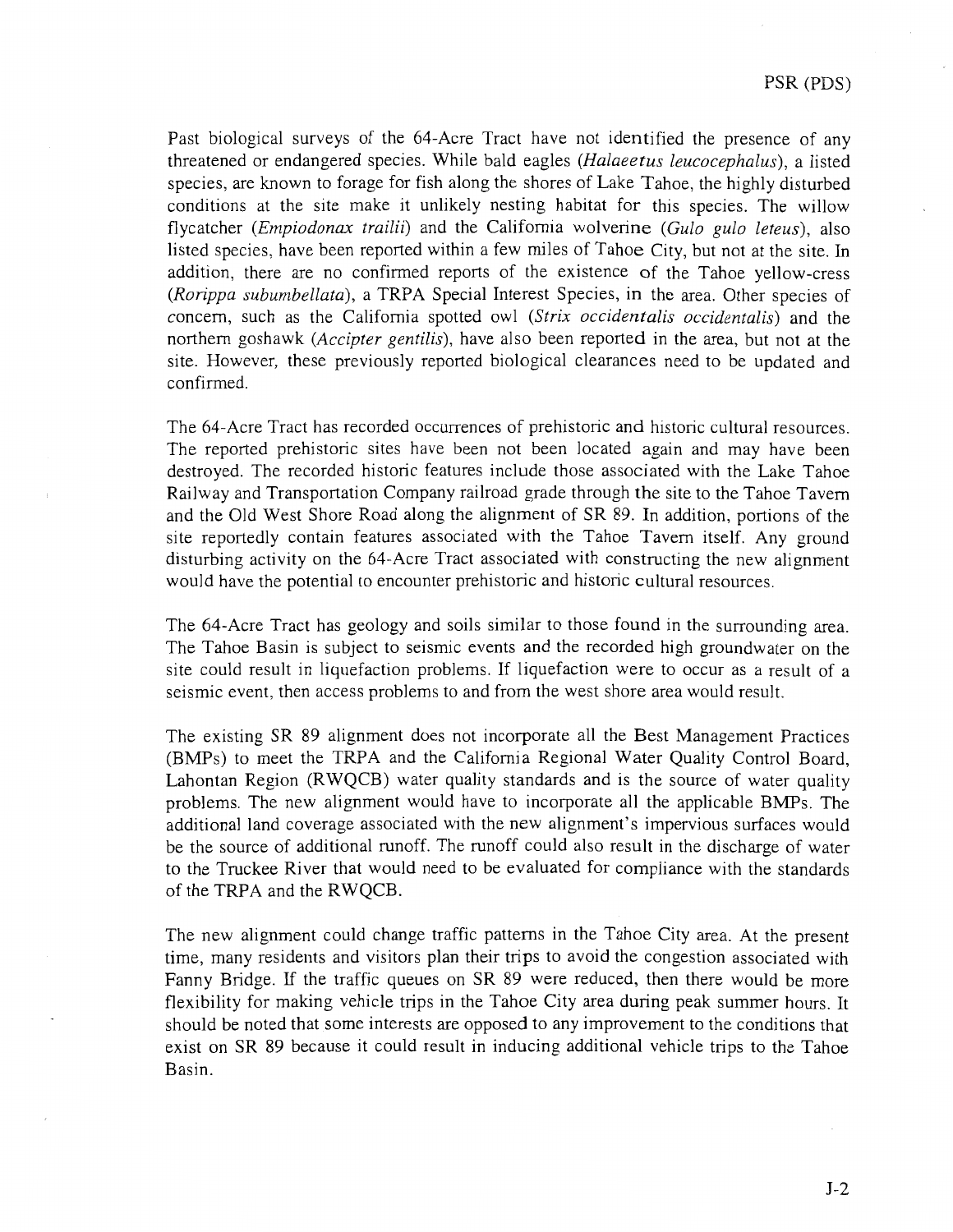Development of the new alignment would result in short-term noise and air quality emissions at the 64-Acre Tract during construction that could create impacts to biological resources, sensitive human receptors, and the adjacent land uses. In addition, adding new vehicle trips through the western portion of the site would result in the introduction of new noise sources and would also introduce new air quality emissions.

The 64-Acre Tract contains identified visual resources. The southern portion of SR 89 is part of TRPA's roadway unit 14 and the northern portion is part of roadway unit 42. Any visual changes to the site would need to be examined for compatibility with TRPA's travel route ratings and the Scenic Quality Improvement Program (SQIP).

During construction of the new alignment there would also be disruption of the pedestrian and bicycle trail system on the site. There is also the possibility that the construction could impact the overall community trail system provided by the Tahoe City Public Utility District (TCPUD). However, reducing or correcting the traffic problems at Fanny Bridge would provide a safer connection for the existing TCPUD trail network and would provide more access to the recreation features associated with Fanny Bridge.

### Relocation of SR 89/28 Intersection

Moving the SR 89/28 intersection would require relocation or redesign of the existing Caltrans Maintenance Station. Depending on where the relocated facility would be developed, there could be consequences with respect to land use, plan compatibility, and land coverage. In addition, the relocated intersection could disrupt existing businesses in the area and result in additional changes, such as the introduction of new noise and air quality problems. The sites where the relocated SR 89/28 intersection would be located have also been reported as containing portions of the Truckee-Tahoe City Road as well as the Lake Tahoe Railway and Transportation Company right-of-way.

Removing the Chevron gas station on SR 28 would require closing existing underground fuel storage tanks. Any contaminated waste encountered when relocating the intersection, either at the Caltans Maintenance Station, the gas station, or other properties would require proper assessment as a basis for remediation. This same condition would also apply at the new SR 89 intersection at the southern limit of the proposed project.

The relocation of the intersection would also have visual implications. The Tahoe City Community Plan identifies the Caltrans Maintenance Station, and the adjacent Tahoe City Lumber Company yard, as a land use with low visual appeal. Relocating the intersection and designing a new entrance to Tahoe City could enhance the visual character of the area and support the SQIP. However, new development associated with the relocated intersection could result in scenic impacts.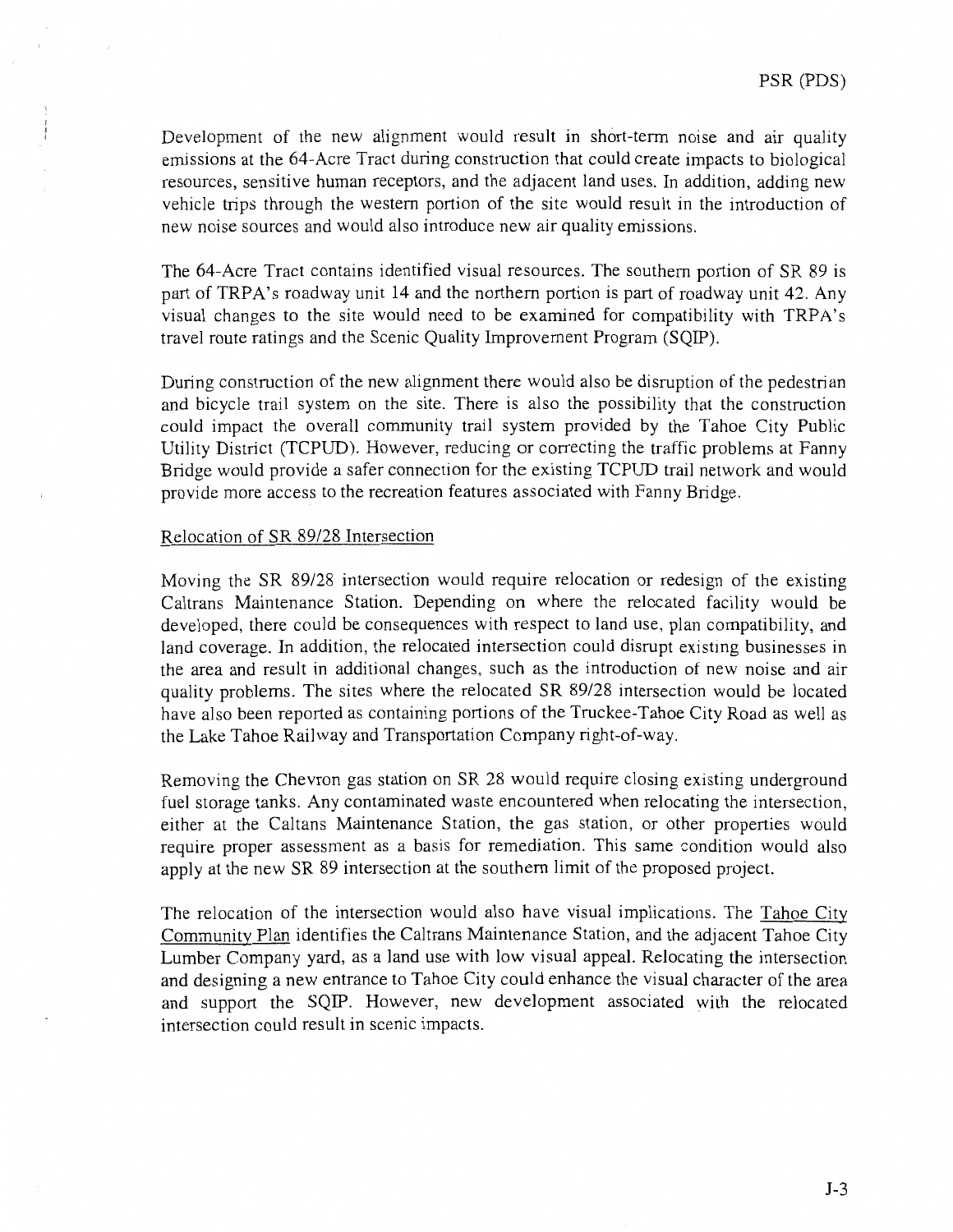### New Bridge over the Truckee River

Construction of a new bridge over the Truckee River could have impacts to aquatic and other biological resources found at the sites. The California Department of Fish and Game (CDF&G) recognizes the portion of the river from the dam at Tahoe City downstream to Truckee as the most important spawning area on the entire river. The river contains populations or rainbow, brown, brook trout and other species at the sites where the new bridge would be located. Potential changes related to the construction and operation of a new bridge would have to comply with the requirements of both the CDF&G and the RWQCB.

It is also a possibility that a section 404 permit could be required from the U.S. Amy Corps of Engineers if fill is to be placed within the "waters of the United Sates". Further, while the Lahontan cutthroat trout (*Oncorynchus clarki henshawi*), a listed species, is not reported in the Truckee River where the bridge would be located, there is the possibility of the need for consultation with the U.S. Fish and Wildlife Service if listed species were identified at the site.

A new bridge would also result in visual changes that would need to be considered in relation to the TRPA visual resources requirements. In addition, if a new bridge were developed, then the consequences with respect to the existing bridge would need to be considered. The existing bridge is an important visual component of the area as well as being an important recreation feature.

Neither bridge site would impact the existing recreation trail bridge over the river near the Fairway Drive intersection. However, construction at either bridge site could result in a temporary disruption of the trails in the area. On the other hand, a new bridge would result in reduced congestion at Fanny Bridge and could enhance the recreation opportunities at that location.

### Widening/Replacing Fanny Bridge

Widening or replacing Fanny Bridge would not achieve the goals set forth in the Tahoe City Community Plan and may not result in reduced traffic congestion on SR 89. Depending on the final vertical alignment, there could also be impacts on the access to the existing businesses.

Construction at the site could have impacts on the riparian community and the aquatic resources in the Truckee River. There could also be water quality impacts that would occur as a result of the construction activities. Depending on the final design for the structure, making changes to the appearance of the existing bridge could result in visual impacts. In addition, there could be short-term disruption to the existing TCPUD trail system that meets at the bridge. Depending on how the existing roadway would be redeveloped, there could also be impacts to the adjacent businesses and residential developments.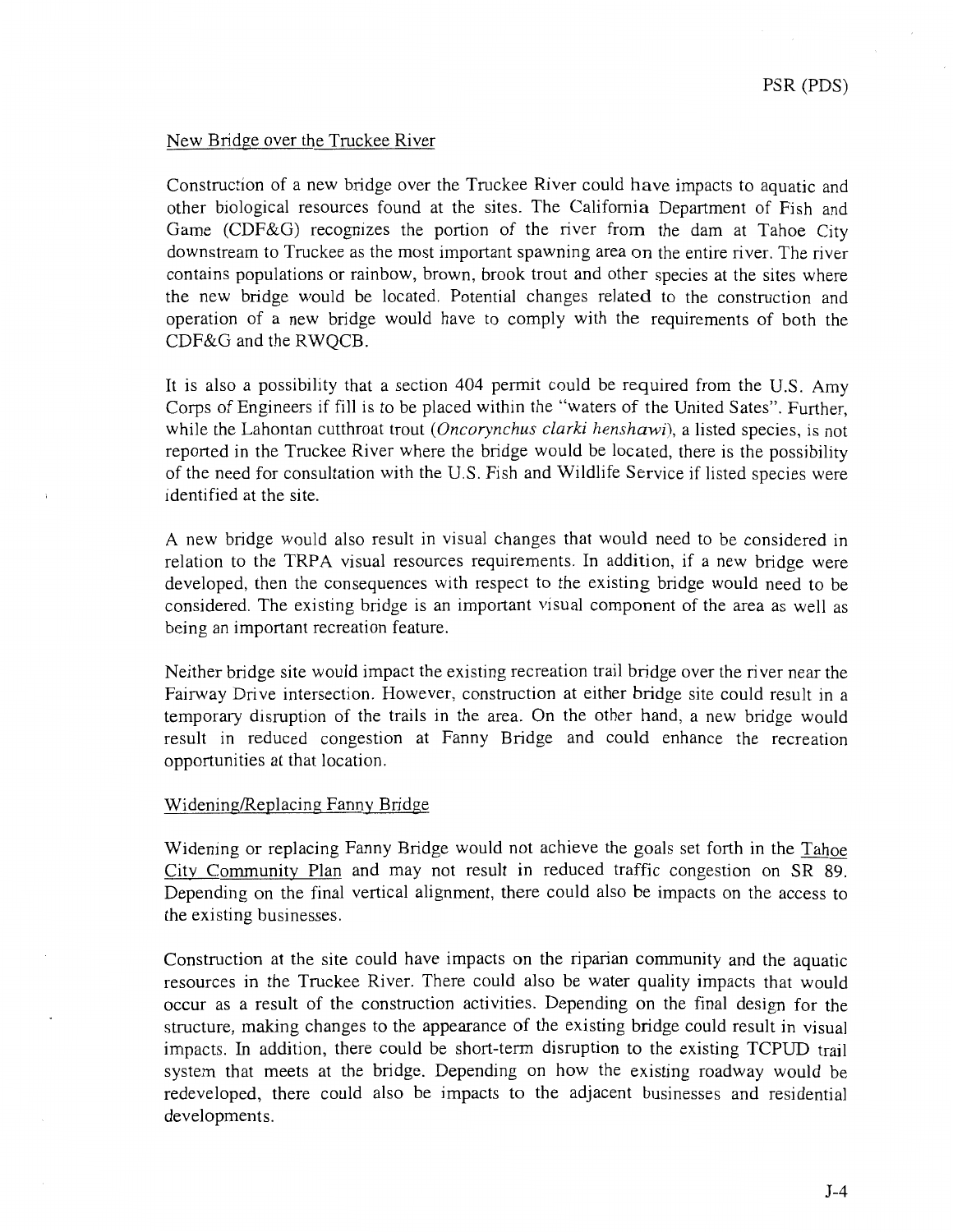### Summary

The following table summarizes the potential environmental impacts that could result from the construction and operation of Alternatives 1, 2, 3, or 4 based on the results of this preliminary environmental analysis.

|                | Preliminary Environmental Analysis Summary |               |                               |               |  |  |
|----------------|--------------------------------------------|---------------|-------------------------------|---------------|--|--|
| Environmental  | Possible Environmental Impacts That        |               |                               |               |  |  |
| Factor         |                                            |               | Warrant Further Investigation |               |  |  |
|                | Alternative 1                              | Alternative 2 | Alternative 3                 | Alternative 4 |  |  |
| Land Use       | Yes                                        | Yes           | Yes                           | Yes           |  |  |
| Plan           |                                            |               |                               | Yes           |  |  |
| Compatibility  |                                            |               |                               |               |  |  |
| Land Coverage  | Yes                                        | Yes           | Yes                           |               |  |  |
| Stream         | Yes                                        | Yes           | Yes                           | Yes           |  |  |
| Environment    |                                            |               |                               |               |  |  |
| Zones          |                                            |               |                               |               |  |  |
| Biological     | Yes                                        | Yes           | Yes                           | Yes           |  |  |
| Resources      |                                            |               |                               |               |  |  |
| Cultural       | Yes                                        | Yes           | Yes                           |               |  |  |
| Resources      |                                            |               |                               |               |  |  |
| Earth          | Yes                                        | Yes           | Yes                           |               |  |  |
| Resources      |                                            |               |                               |               |  |  |
| Water Quality  | Yes                                        | Yes           | Yes                           | Yes           |  |  |
| Hazardous      | Yes                                        | Yes           | Yes                           |               |  |  |
| Wastes         |                                            |               |                               |               |  |  |
| and<br>Traffic | Yes                                        | Yes           | Yes                           | Yes           |  |  |
| Circulation    |                                            |               |                               |               |  |  |
| Noise          | Yes                                        | Yes           | Yes                           |               |  |  |
| Air Quality    | Yes                                        | Yes           | Yes                           |               |  |  |
| Visual         | Yes                                        | Yes           | Yes                           | Yes           |  |  |
| Resources      |                                            |               |                               |               |  |  |
| Recreation     | Yes                                        | Yes           | Yes                           | Yes           |  |  |

### Recommendations

There are potential environmental consequences associated with Alternatives 1, 2, 3, and 4. Based on the sensitivity of the existing environmental conditions, there is the potential that significant environmental impacts could result from construction and operation of the alternatives. It is unknown if the potential impacts could be mitigated to a level that is not significant. In addition, because of the awareness in the community to Fanny Bridge and the 64-Acre Tract, there is the potential that any changes at these sites could result in public controversy. Further investigation and documentation is necessary to establish the specific impacts that would result from any of the alternatives.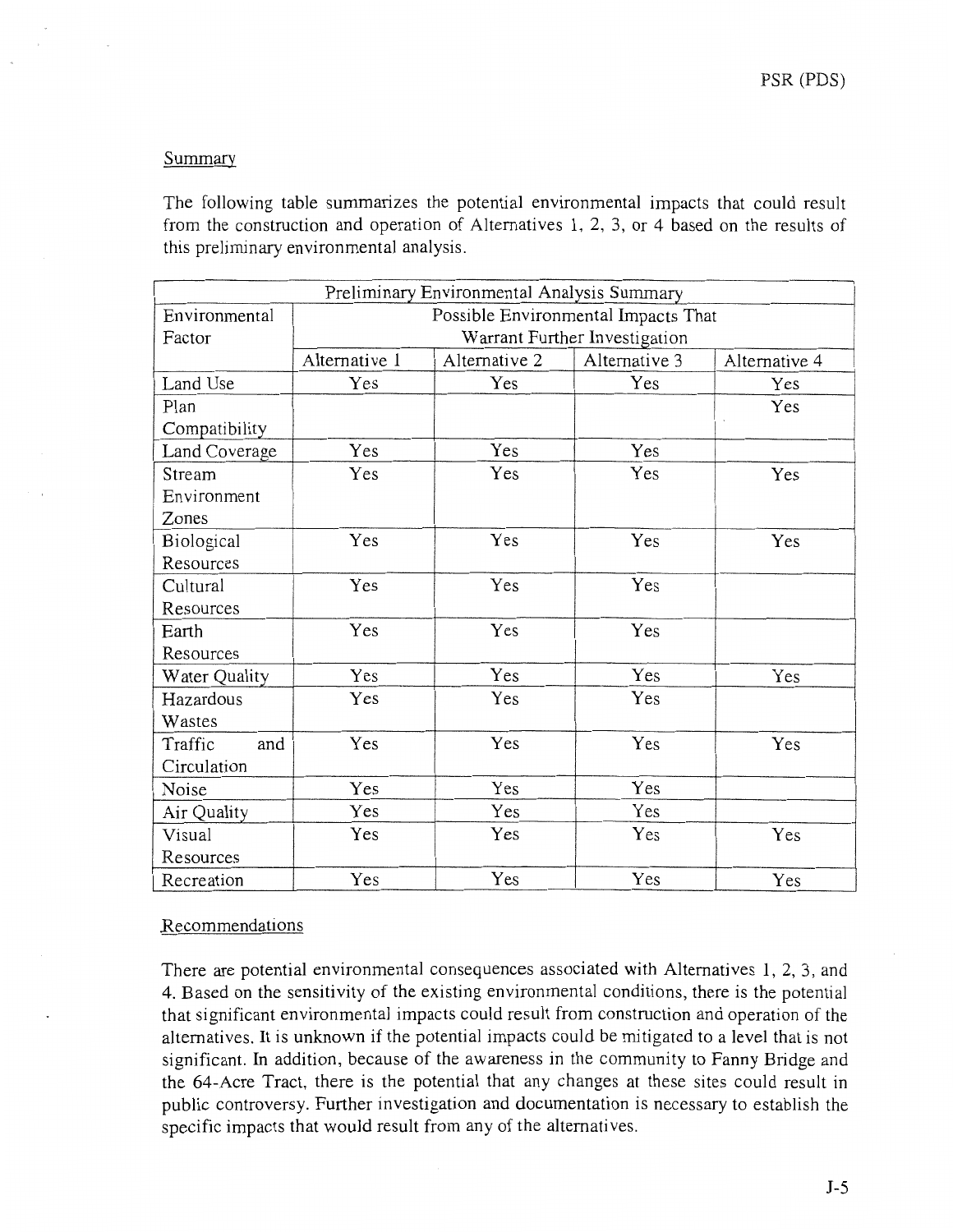There is also the potential that any of the alternatives could result in cumulative impacts that are currently unknown. In addition, because the alternatives are intended to reduce the existing congestion at Fanny Bridge, there is a possibility that they could result in growth inducement. Further investigation of these issues is also warranted.

For these reasons, an Environmental Impact Report (EIR) should be prepared to meet the requirements of the California Environmental Quality Act (CEQA) with Caltrans as the lead state agency. An Environmental Impact Statement (EIS) should also be prepared to meet the requirements of the National Environmental Policy Act (NEPA) with FHW A acting as the lead federal agency and USFS and TRPA as cooperating agencies. In accordance with Section 21083.5 of CEQA, a combined EIR/EIS/EIS that meets the requirements of CEQA, NEPA, and the TRPA is recommended. The combined document would be prepared to satisfy the TRPA Code of Ordinances. Completion of the combined environmental document is anticipated by December 2004.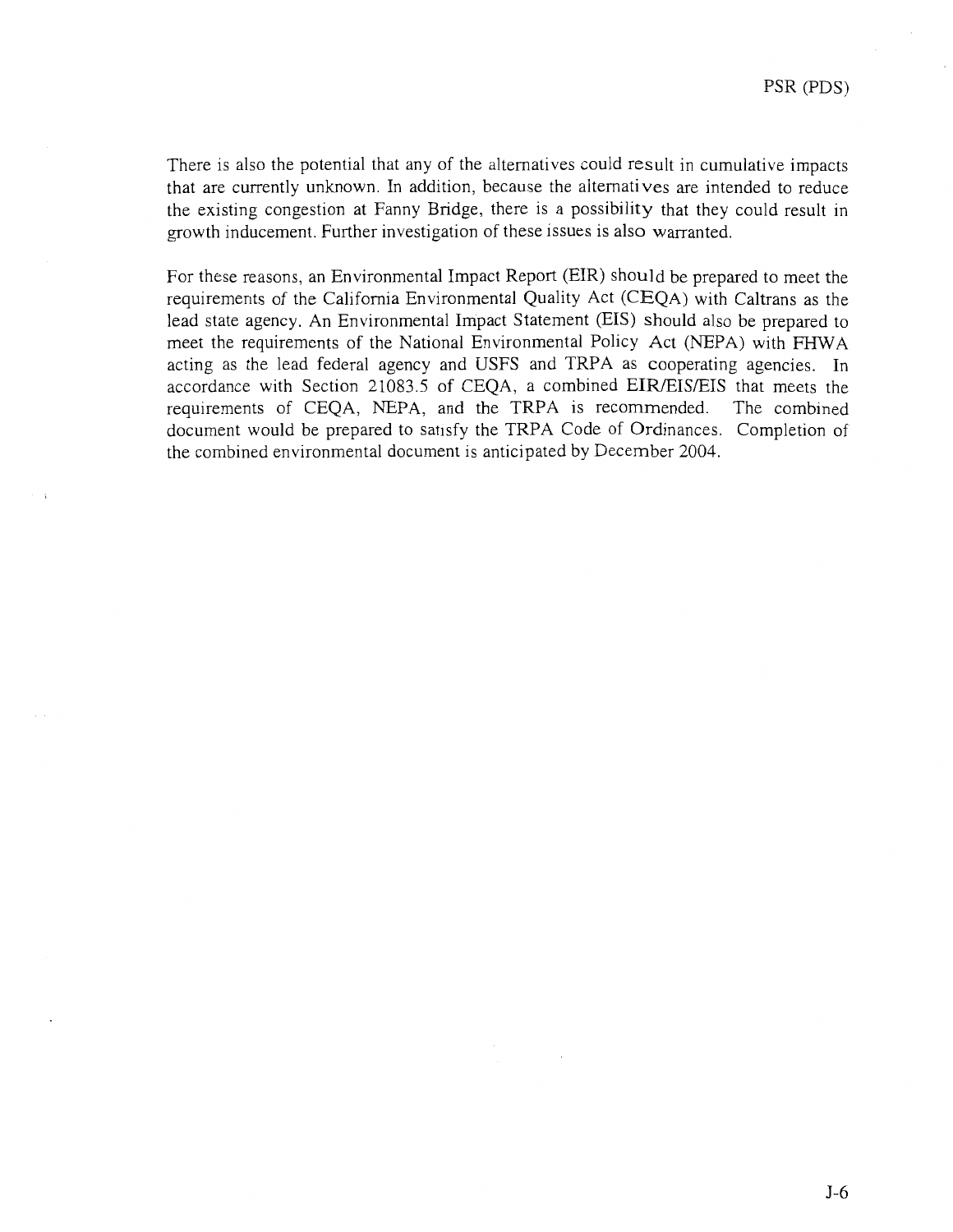

**SCHEDULE** 

Yes No • Is time allowed for environmental evaluation and construction commensurate with anticipated studies and work windows (e.g., hazardous waste, endangered or season-specific species)?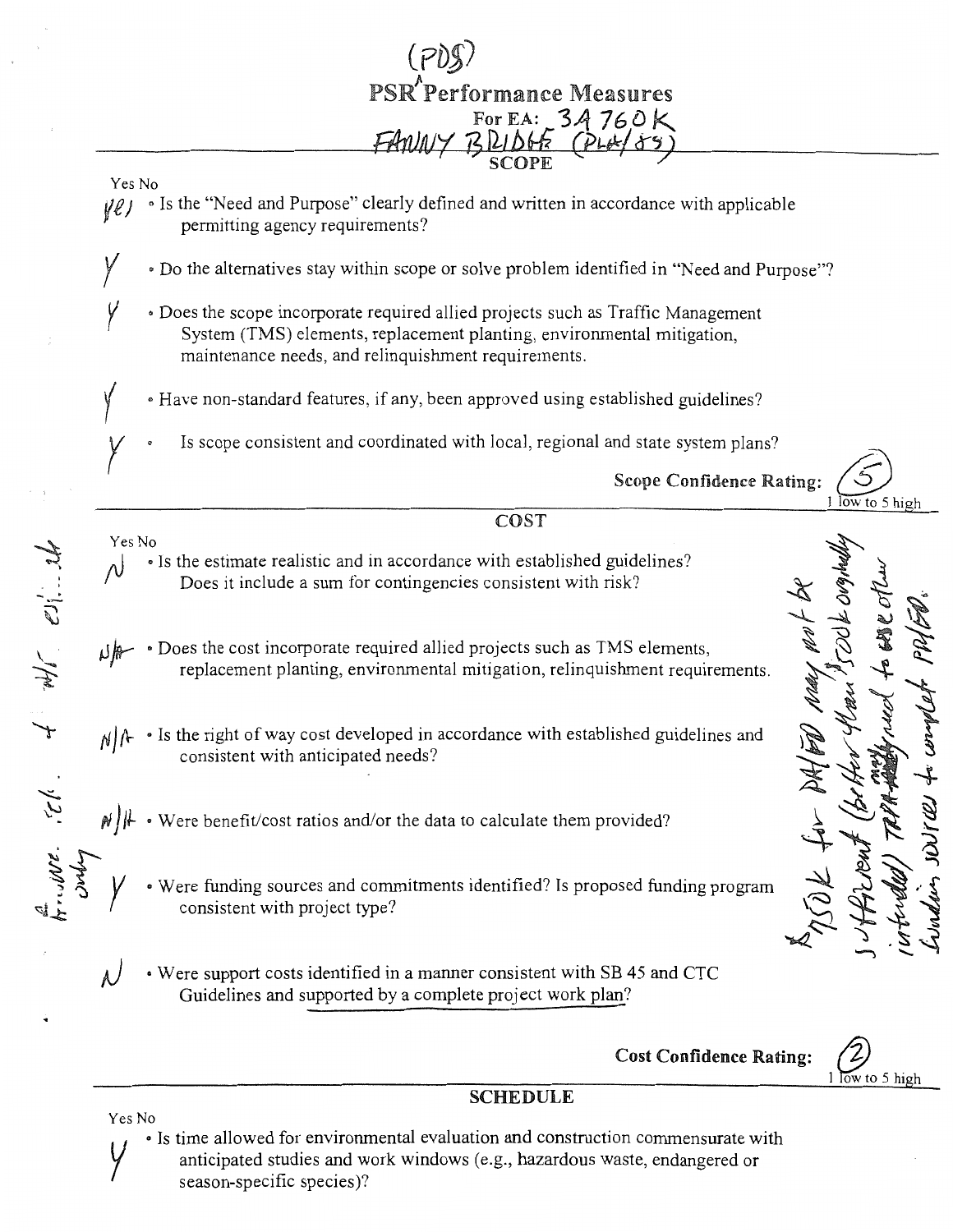• Does the schedule incorporate required allied projects such as TMS elements, replacement planting, environmental mitigation, relinquishment requirements.

• Is Right of Way time provided consistent with anticipated needs, including railroad and utilities?

### Schedule Continued:

 $N/\hbar$ • Is the schedule consistent with district, resource capacity and based on an approved project work plan? Over  $\sqrt{4}$  oult

• Do local stakeholders agree with the schedule? v

Is schedule consistent and coordinated with local, regional and state plans? *y* 

Schedule Confidence Rating:

l low to  $\sim$  high

Yes No

*<sup>V</sup>*• Was the range of alternatives identified and evaluated consistent with the need and purpose of the project?

**QUALITY** 

• Was the preliminary design, right-of-way, traffic and environmental effort  $25R - P1)$ adequate to confidently establish scope, schedule and estimate?

• Were the studies adequate to identify all project stakeholders such as permitting agencies and community groups, and their anticipated levels of involvement?

 $\mathcal{U}$ 

• Were there adequate peer reviews such as district functional units, safety, maintenance and constructability reviews, value analysis, and OPPD so to alleviate any undue risk?

Quality Confidence Rating: *@*  1 low to 5 high

Overall PSR Confidence Score Total: /6 x 5 = to BO

Note: Add above individual section confidence ratings and multiply by 5 to obtain overall confidence score. A score of less than 70 indicates "High Risk".

# OTHER:

Explain any "No" responses as appropriate:

Note: Any "No" boxes checked indicate a high risk and potential future problems